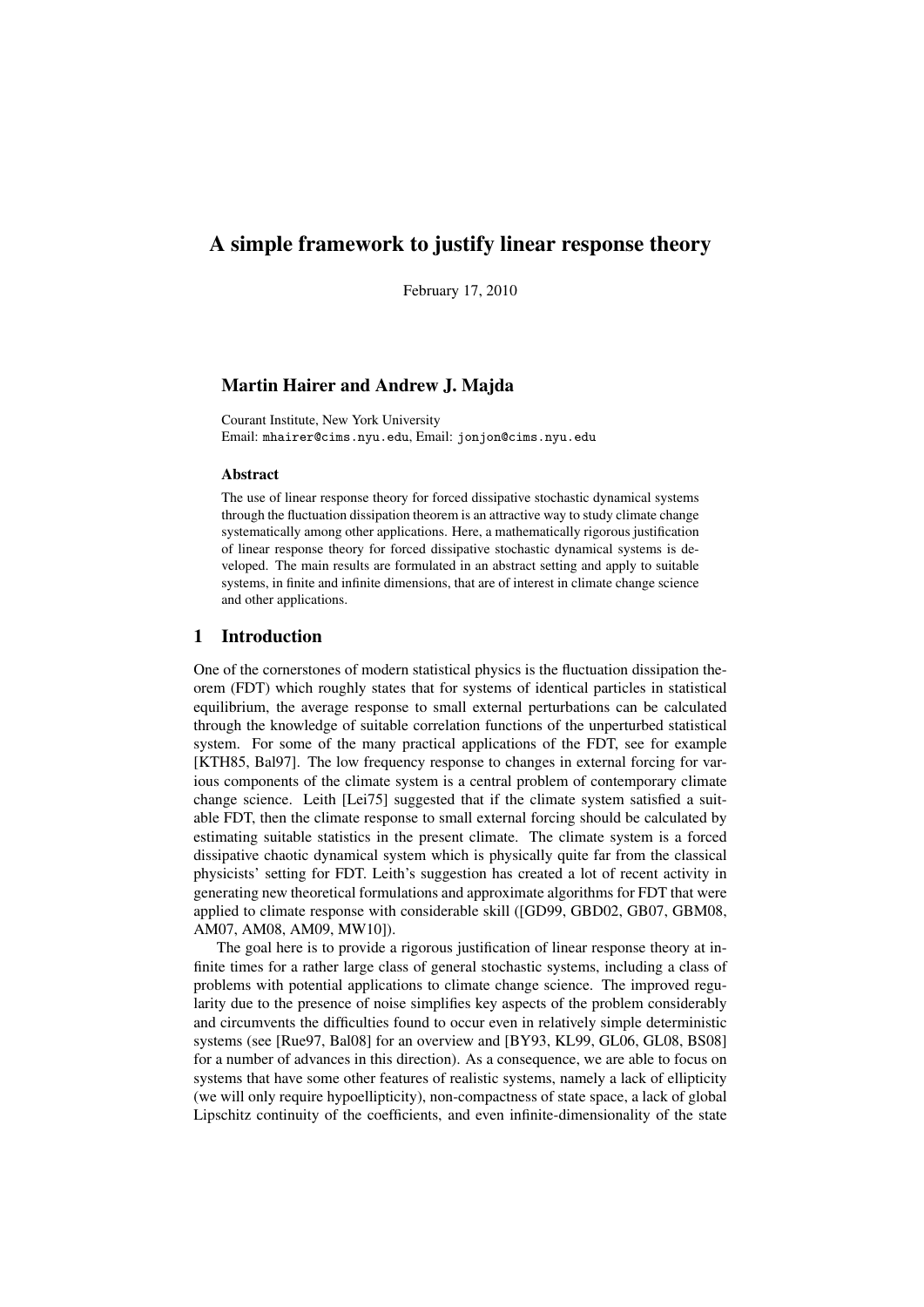## MAIN RESULT 2

space. The results established below apply to a very broad class of nonlinear functionals of state space which trivially include many quantities of interest, such as the mean and variance of subsets of variables.

The mathematical formulation of FDT as linear response theory for forced dissipative stochastic dynamical systems [Ris89, MAG05, MFK08, Pal01, MW10] is an appropriate setting for these applications since many current improvements in the comprehensive computer models for climate change involve stochastic components [PW10], while lower dimensional reduced models typically also involve stochastic noise terms [MFK08, MAG10, MGY10]. While there is a recent formal systematic discussion of FDT for time-dependent stochastic systems of interest in climate change science [MW10], it is not obvious whether the results of this article generalise in a straightforward way. The remainder of this article is structured as follows. After introducing our setup and notations, a general abstract formulation of the main Theorem is presented in Section 2 with a general discussion on its applicability provided in Section 3. Section 4 illustrates the scope of the theorem for finite-dimensional forced dissipative stochastic systems with a prototype structure which is relevant for some applications in climate change science.

## Acknowledgements

We would like to thank the referees for providing us with several literature hints regarding the corresponding problem for deterministic dynamical systems, as well as for pointing out a number of typographical mistakes in the original draft. The research of MH was supported by an EPSRC Advanced Research Fellowship (grant number EP/D071593/1) and a Royal Society Wolfson Research Merit Award.

## 2 Main result

Throughout the entire article, we will consider a family of Markov evolutions  $\{P_t^a$ :  $t \geq 0$ ,  $a \in \mathbb{R}$  on a separable (either finite or infinite-dimensional) Banach space  $\mathcal{B}$ . In other words, the  $\mathcal{P}_t^a$  are Markov operators over B such that  $\mathcal{P}_0^a\varphi = \varphi$  and  $\mathcal{P}_t^a\mathcal{P}_s^a\varphi = \varphi$  $\mathcal{P}_{s+t}^a\varphi$  for every bounded measurable function  $\varphi: \mathcal{B} \to \mathbf{R}$ . In this abstract setting, we take the pragmatic view that a Markov operator  $P$  is determined by a transition kernel P as

$$
(\mathcal{P}\varphi)(x) = \int_{\mathcal{B}} \varphi(y) P(x, dy) ,
$$

where the map  $A \mapsto P(x, A)$  yields a Borel probability measure for every  $x \in B$  and that the map  $x \mapsto P(x, A)$  is measurable for every Borel set A. We will denote by  $\mathcal{P}^*$ the adjoint of  $P$  acting on the space of finite signed Borel measures on  $B$  by

$$
(\mathcal{P}^*\mu)(A) = \int_{\mathcal{B}} P(y, A) \,\mu(dy) \,.
$$

We will also fix a particular value  $a_0 \in \mathbf{R}$  and we are interested in the long-time behaviour of the system described by  $\mathcal{P}_t^a$  for a close to  $a_0$ . Throughout this article, we assume that for every  $a$ , there exists a probability measure  $\mu_a$  on  $\beta$  which is invariant for  $\mathcal{P}_t^a$ , so that  $(\mathcal{P}_t^a)^* \mu_a = \mu_a$  for every  $t \geq 0$ . The aim of this note is to show that, under very weak natural assumptions on the dynamic, the map  $a \mapsto \langle \varphi, \mu_a \rangle$  is differentiable at  $a_0$  for every sufficiently regular test function  $\varphi: \mathcal{B} \to \mathbf{R}$ . (Note that the fact that  $a \in \mathbf{R}$  is not a restriction since if we take  $a \in \mathbf{R}^n$  instead, it suffices to consider its components one by one, keeping the others fixed.)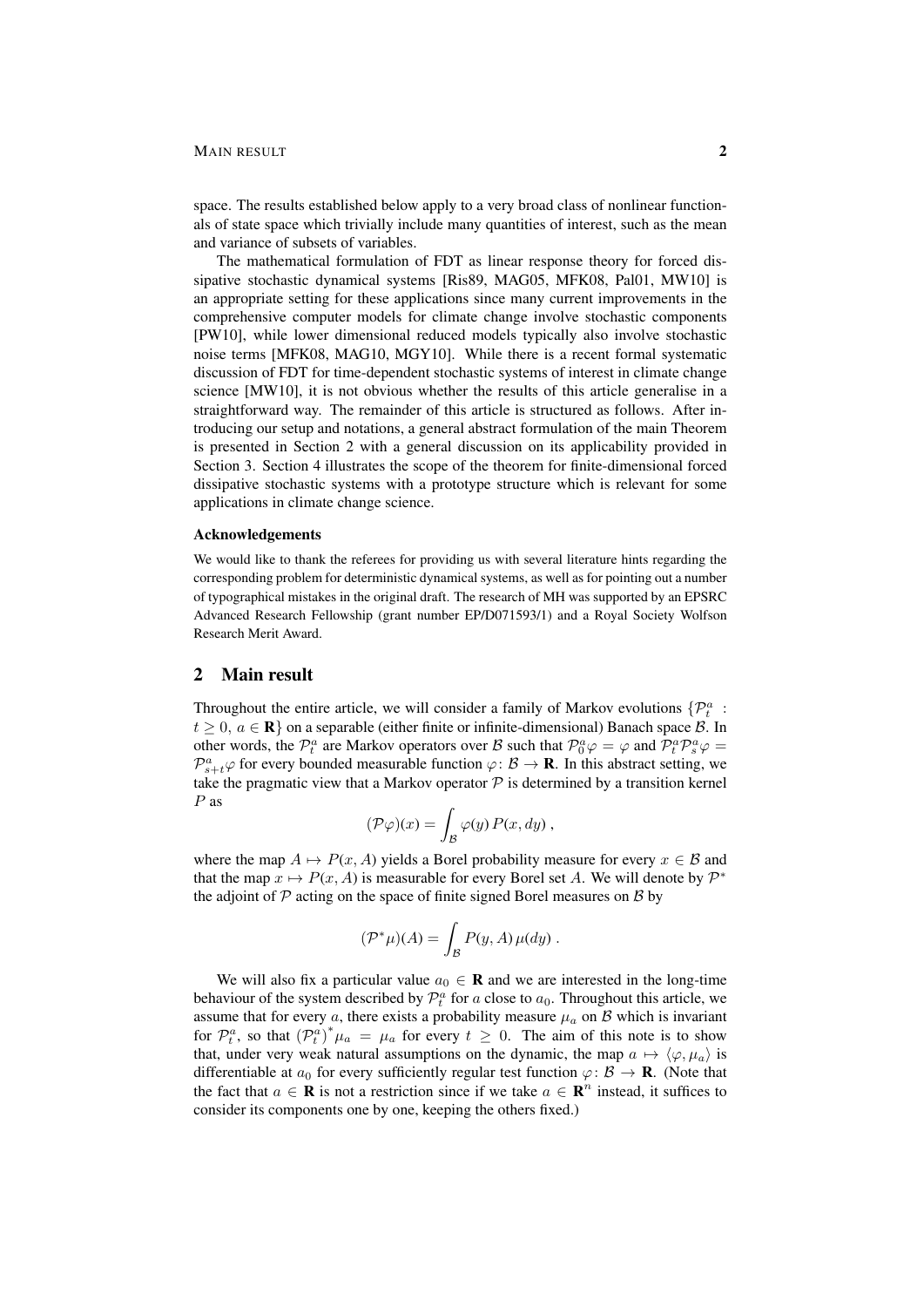### MAIN RESULT 3

One of the main features of our proof will be that it relies on rather 'soft' arguments and has conditions that are easily verifiable in practice. For example, it does *not* require the transition probabilities to have a density with respect to some reference measure (typically Lebesgue in finite dimensions or Gaussian in infinite dimensions).

Denote by  $\mathcal{C}_0^{\infty}(\mathcal{B})$  the set of all functions  $\varphi: \mathcal{B} \to \mathbf{R}$  such that there exists  $N > 0$ , a linear map  $T: \mathcal{B} \to \mathbf{R}^N$ , and a smooth, compactly supported map  $\hat{\varphi} \colon \mathbf{R}^N \to \mathbf{R}$  such that  $\varphi = \hat{\varphi} \circ T$ . Given two continuous functions  $V, W \colon \mathcal{B} \to [1, \infty)$ , we set  $\mathcal{C}_{V, W}^1$  to be the closure of  $C_0^{\infty}(\mathcal{B})$  under the norm

$$
\|\varphi\|_{1;V,W} = \sup_{x \in \mathcal{B}} \left( \frac{|\varphi(x)|}{V(x)} + \frac{\|D\varphi(x)\|}{W(x)} \right).
$$
 (2.1)

If we quotient this space by the space of all constant functions, then this norm is equivalent to the Lipschitz norm corresponding to the distance function

$$
d_{V,W}(x, y) = \varrho_W(x, y) \wedge (V(x) + V(y)). \tag{2.2}
$$

Here, for any positive continuous function  $W$  bounded away from 0, we define the metric

$$
\varrho_W(x,y) = \inf_{\gamma(0)=x;\gamma(1)=y} \int_0^1 W(\gamma(s)) \left\|\dot{\gamma}(s)\right\| ds,
$$

where the infimum runs over all differentiable curves  $\gamma: [0, 1] \to \mathcal{B}$  with the prescribed boundary conditions. (Note that if  $W \equiv 1$ , then one simply has  $\rho_W(x, y) = ||x - y||$ .) We then make the following assumption:

**Assumption 1** *There exists a time*  $t > 0$  *and a constant*  $\varrho < 1$  *such that*  $\|P_t^{a_0}\varphi \langle \varphi, \mu_{a_0} \rangle \|_{1;V,W} \leq \varrho \| \varphi - \langle \varphi, \mu_{a_0} \rangle \|_{1;V,W}$  for every  $\varphi \in C^1_{V,W}$ .

**Remark 2.1** This spectral gap condition is quite different from the  $L^2$  or  $L^p$  spectral gap conditions often encountered in the literature. It is however possible to verify that such a condition is satisfied for a very large class of finite-dimensional and infinitedimensional (hypo-)elliptic diffusions. See [HM08] for the verification of Assumption 1 in the case of the 2D stochastic Navier-Stokes equations and Section 4 below for a class of finite-dimensional SDEs.

In particular, Assumption 1 implies that the invariant measure for  $\mathcal{P}_t^{a_0}$  is unique, that the spectrum of  $\mathcal{P}_t^{a_0}$  as an operator on  $\mathcal{C}_{V,W}^1$  has an isolated eigenvalue of multiplicity 1 at 1, and that the remainder of its spectrum is contained in the ball of radius  $\varrho$  around the origin. Therefore, for every centred function  $\varphi \in C^1_{V,W}$ , there exists a unique centred function  $\psi \in C^1_{V,W}$  such that  $\psi - \mathcal{P}_t^{a_0} \psi = \varphi$ . We will henceforth use the notation  $\psi = (1 - \mathcal{P}_t^{a_0})^{-1} \varphi$ .

Our second assumption concerns the regularity of  $\mathcal{P}_t^a$  with respect to the parameter a. In order to state this assumption, we introduce the space  $\mathcal{C}_U$ , which is the weighted space of continuous functions obtained by completing  $C_0^{\infty}(\mathcal{B})$  under the norm

$$
\|\varphi\|_U = \sup_{x \in \mathcal{B}} \frac{|\varphi(x)|}{U(x)}.
$$

We then assume that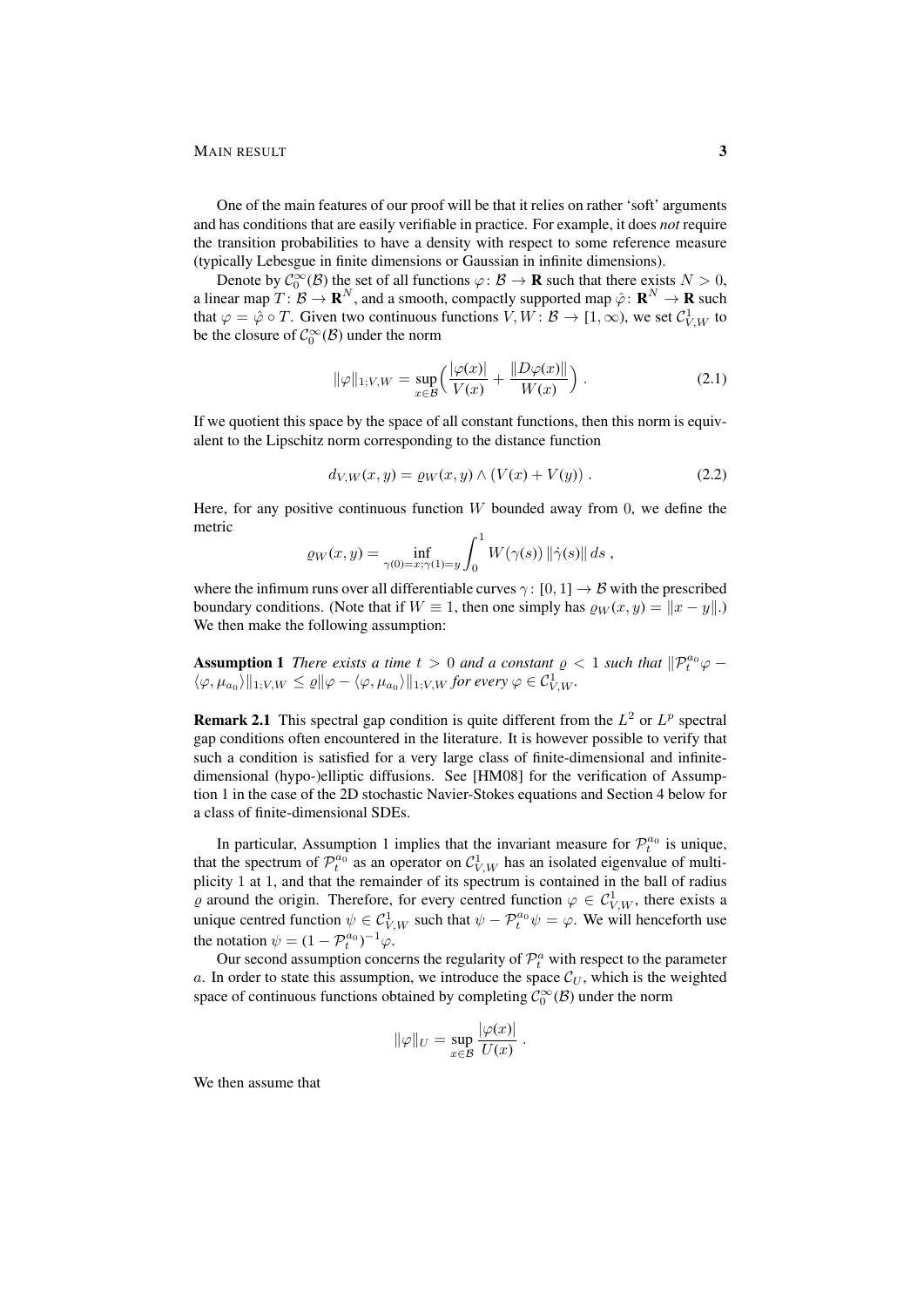**Assumption 2** *There exists a continuous function*  $U \geq V$  *from*  $B$  *to*  $[1, \infty)$  *such that, for some fixed t*  $> 0$  *and every*  $\varphi \in C^1_{V,W}$ *, the map*  $a \mapsto \mathcal{P}_t^a \varphi$  *is differentiable in a neighbourhood of*  $a_0$  *when viewed as a map from* **R** *to*  $C_U$ *. Denoting this derivative by*  $\partial \mathcal{P}^a_t \varphi$ , we furthermore assume that

$$
\|\partial \mathcal{P}_t^a \varphi\|_U \le C \|\varphi\|_{1;V,W},\tag{2.3}
$$

*for some constant*  $C > 0$ *.* 

**Remark 2.2** Note how we are allowed to lose one derivative as well as some growth in the norm of  $\varphi$  when computing  $\partial \mathcal{P}_t^a \varphi$ . This is what makes the verification of (2.3) very easy in practice, provided that  $U, V$ , and  $W$  are chosen in a judicious way, see Section 4 below. When considering such problems on spaces of probability measures instead of spaces of test functions, it has been know for some time that in the context of dynamical systems, spaces of  $C<sup>1</sup>$  functions were suitable to take advantage of the expanding character of a map [Rue89]. Several highly non-trivial extensions of this fact were considered much more recently in [GL06, BL07, BS08]. See also [AGY06] for an instance of the use of weights in a related dynamical systems context.

Finally, we assume that we have an *a priori* bound on the integrability of the invariant measures:

Assumption 3 *There exists*  $\varepsilon > 0$  *such that*  $\sup_{|a-a_0|<\varepsilon} \int_{\mathcal{B}} U(x) \mu_a(dx) < \infty$ .

Our main result then states that:

**Theorem 2.3** Let  $\{\mathcal{P}_t^a\}_{a \in \mathbf{R}}$  be a family of Markov semigroups over a separable Banach space  ${\cal B}$  such that there exist  ${\cal C}^1$  functions  $U,V,W\colon{\cal B}\to{\bf R}_+$  such that Assump*tions 1, 2 and 3 are satisfied for some*  $a = a_0$  *and some fixed*  $t > 0$ *. Then the map*  $a \mapsto \langle \varphi, \mu_a \rangle$  is differentiable at  $a_0$  for every  $\varphi \in \mathcal{C}^1_{V,W}$  and the identity

$$
\frac{d}{da}\langle \varphi, \mu_a \rangle\Big|_{a=a_0} = \langle \partial \mathcal{P}_t^{a_0} (1 - \mathcal{P}_t^{a_0})^{-1} (\varphi - \langle \varphi, \mu_{a_0} \rangle), \mu_{a_0} \rangle, \tag{2.4}
$$

*holds. In particular, the right hand side of (2.4) is well-defined.*

Remark 2.4 As pointed out by one of the referees, the spectral gap condition is not essential for Theorem 2.3 to hold. It could be replaced by the requirement that the map  $a \mapsto \mu_a$  is continuous in the topology of weak convergence and that the test function  $\varphi$  is such that there exists a function  $\psi \in C^1_{V,W}$  such that  $(1 - \mathcal{P}_t^{a_0})\psi = \varphi - \langle \varphi, \mu_{a_0} \rangle$ .

It is not clear how easy the latter condition would prove to verify in practice for systems that do not possess a spectral gap as it would require a detailed understanding of the properties of the resolvent which is bypassed by Assumption 1.

**Remark 2.5** The formula (2.4) is identical to that familiar to dynamicists, see for example [Bal08, Eq. 3]. Since the left hand side in  $(2.4)$  is independent of t, we can take the limit  $t \to 0$  in the right hand side. If the test function  $\varphi$  is centred with respect to  $\mu_{a_0}$  and sufficiently 'nice' so that  $t(1 - \mathcal{P}_t^{a_0})^{-1}\varphi \to \mathcal{L}_{a_0}^{-1}\varphi$ , we then obtain the linear response formula

$$
\frac{d}{da}\langle \varphi, \mu_a \rangle\Big|_{a=a_0} = \langle \partial \mathcal{L}_{a_0} \mathcal{L}_{a_0}^{-1} \varphi, \mu_{a_0} \rangle , \qquad (2.5)
$$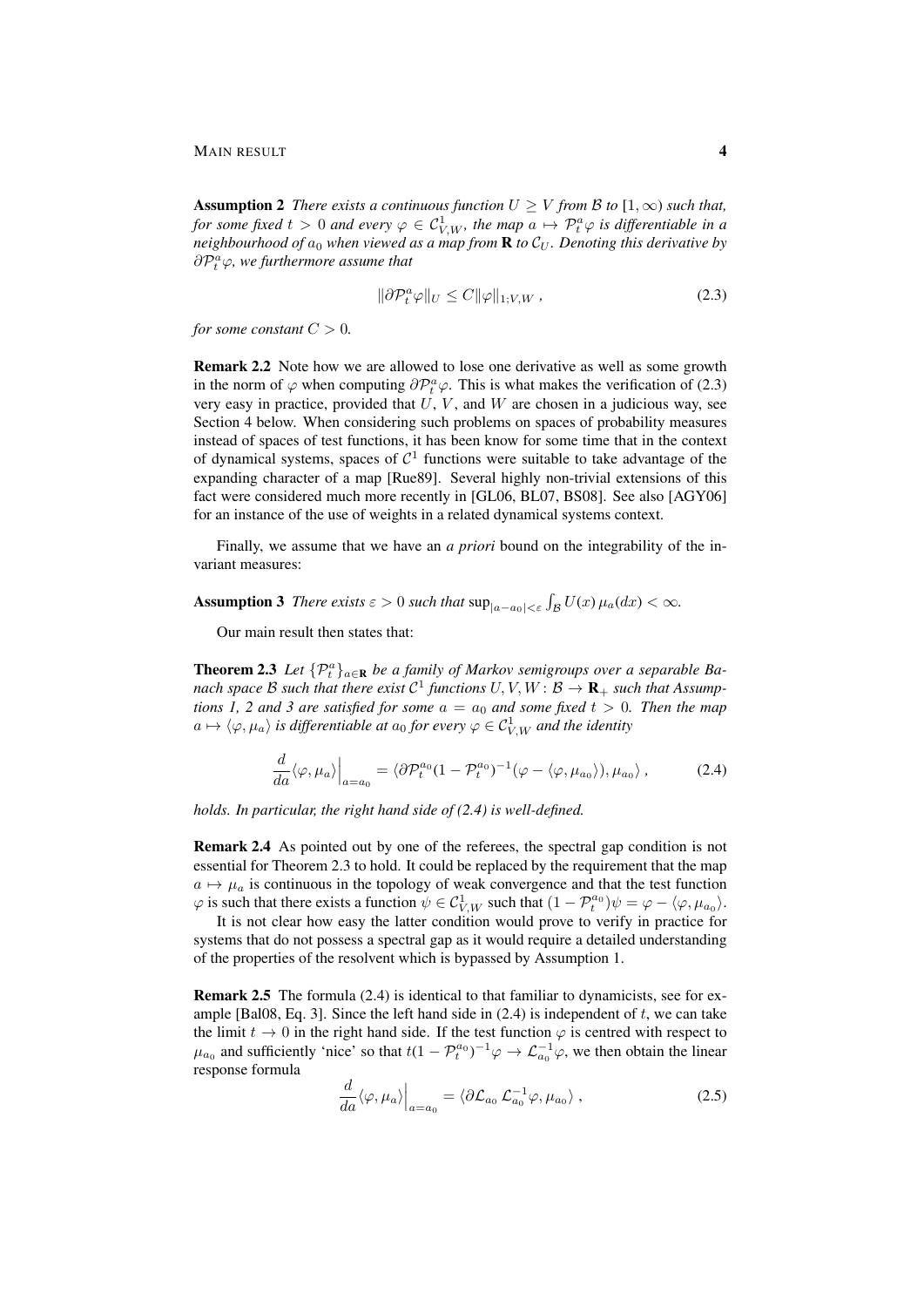### MAIN RESULT 5

where  $\partial \mathcal{L}_a$  is the formal derivative of the generator  $\mathcal{L}_a$  with respect to the parameter a. (This can also be obtained by formally differentiating the identity  $\mathcal{L}_a^* \mu_a = 0$  with respect to the parameter a.)

If the state space is  $\mathbb{R}^n$ ,  $\mu_{a_0}$  has a density  $\exp(-H(x))$  with respect to Lebesgue measure and  $\partial \mathcal{L}_{a_0} = F(x) \nabla_x$  is a first-order differential operator, then we can define the conjugate current  $J$  by

$$
J(x) = F(x)\nabla_x H(x) - \text{div}_x F(x) .
$$

With this notation, (2.5) can be interpreted as the Green-Kubo relations

$$
\frac{d}{da}\langle \varphi, \mu_a \rangle\Big|_{a=a_0} = \langle J\mathcal{L}_{a_0}^{-1}\varphi, \mu_{a_0} \rangle = \int_0^\infty \mathbf{E}(J(x_0)\varphi(x_t)) dt,
$$

where expectations are taken over the stationary Markov process  $x_t$  with invariant measure  $\mu_{a_0}$ .

Remark 2.6 Note that even though we assume uniqueness of the invariant measure for  $\mathcal{P}_t^{a_0}$ , this need not be the case for  $a\neq a_0$ . Even though uniqueness doesn't need to hold for  $a \neq a_0$ , our result implies differentiability of the map  $a \mapsto \langle \varphi, \mu_a \rangle$  at  $a = a_0$  for any choice of  $a \mapsto \mu_a$ . This is analogous to the result shown for partially hyperbolic systems in [Dol04].

Remark 2.7 The classical perturbation results found for example in [Kat76] do not seem to be applicable directly to our situation since we do *not* assume that the map  $a \mapsto \mathcal{P}_t^a \varphi$  is differentiable in  $\mathcal{C}_{V,W}^1$ .

*Proof.* Let us first show that the map  $a \mapsto \mu_a$  is Lipschitz continuous at  $a = a_0$  if we endow the space of probability measures on B which integrate  $d_{V,W}(0, x)$  with the norm dual to that of  $C^1_{V,W}$ . For every  $\varphi \in C^1_{V,W}$ , we have the identity

$$
\langle \varphi, \mu_a - \mu_{a_0} \rangle = \langle \mathcal{P}_t^{a_0} \varphi, \mu_a - \mu_{a_0} \rangle + \langle (\mathcal{P}_t^a - \mathcal{P}_t^{a_0}) \varphi, \mu_a \rangle.
$$

Since none of these expressions changes if we add a constant to  $\varphi$ , we can assume in the sequel that  $\varphi$  is centred with respect to  $\mu_{a_0}$  so that, using the invertibility of  $(1 - \mathcal{P}_t^{a_0})$  and setting  $\psi = (1 - \mathcal{P}_t^{a_0})\varphi$ , we obtain the identity

$$
\langle \psi, \mu_a - \mu_{a_0} \rangle = \langle (\mathcal{P}_t^a - \mathcal{P}_t^{a_0})(1 - \mathcal{P}_t^{a_0})^{-1} \psi, \mu_a \rangle. \tag{2.6}
$$

It now follows readily from Assumptions 2 and 3 that

$$
\sup_{\|\varphi\|_{1;V,W}=1} \langle \varphi, \mu_a - \mu_{a_0} \rangle = \sup_{\|\varphi\|_{1;V,W}=1} \langle (\mathcal{P}_t^a - \mathcal{P}_t^{a_0})(1 - \mathcal{P}_t^{a_0})^{-1} \varphi, \mu_a \rangle
$$
  

$$
\leq C|a - a_0| \sup_{\|\psi\|_{U}=1} \langle \psi, \mu_a \rangle \leq \tilde{C}|a - a_0|,
$$

for some positive constants  $C$  and  $\tilde{C}$ , as required.

Since the norm dual to that of  $\mathcal{C}_{V,W}^1$  (restricted to differences between probability measures) is nothing but the Wasserstein-1 distance corresponding to  $d_{V,W}$  [Vil03], it follows that  $\mu_a \to \mu_{a_0}$  weakly for  $a \to a_0$ . Combining this with Assumption 3, we conclude in particular that

$$
\langle \Psi, \mu_a \rangle \to \langle \Psi, \mu_{a_0} \rangle \,, \qquad \forall \Psi \in \mathcal{C}_U \,. \tag{2.7}
$$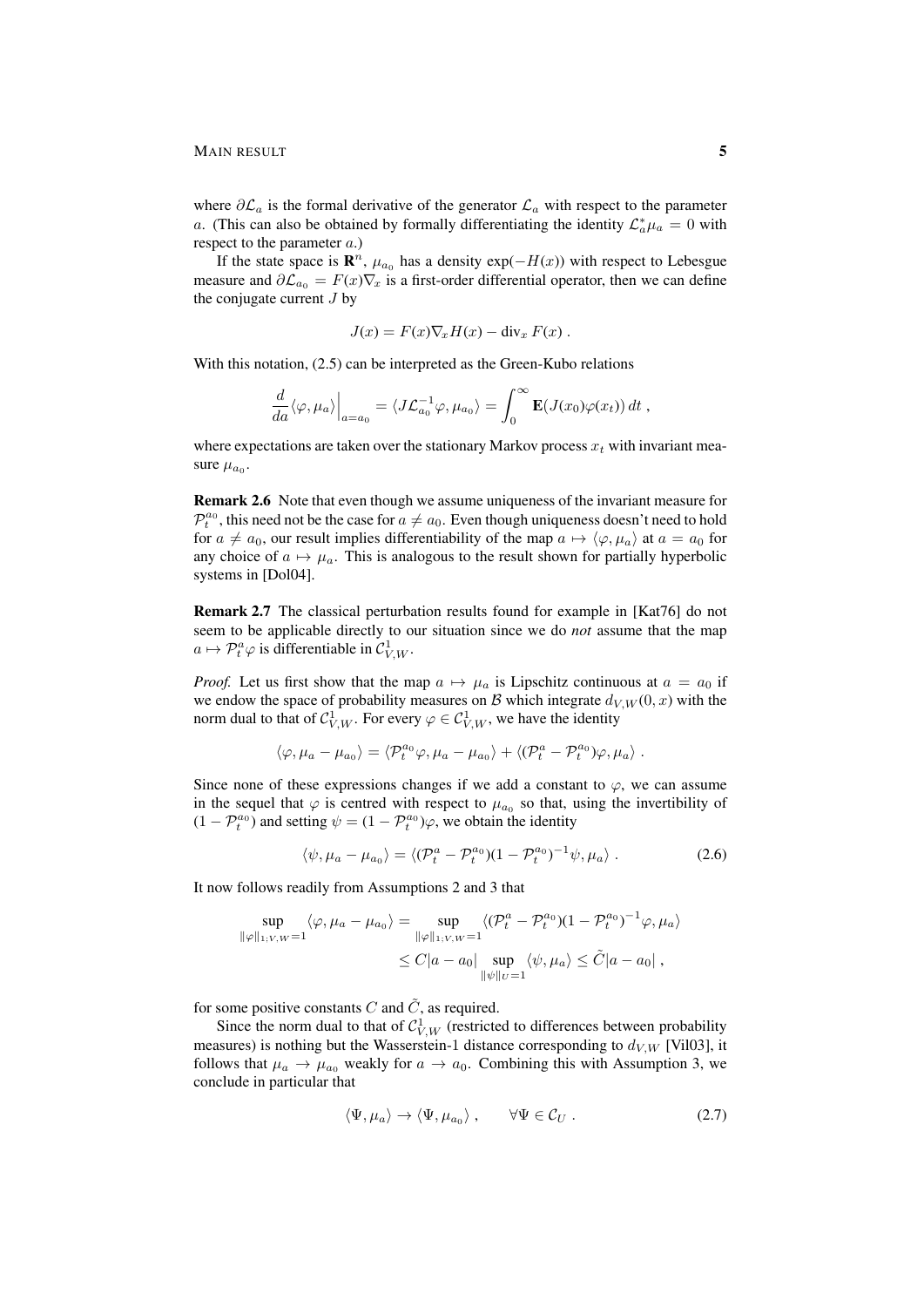(This follows by a standard 'diagonal argument' from the fact that  $\Psi$  can be approximated by continuous bounded functions by the definition of  $\mathcal{C}_U$ .)

We now have all the preliminaries in place to show that  $\langle \varphi, \mu_a \rangle$  is differentiable and to compute its derivative. It follows from Assumption 2 that, for every (centred)  $\varphi \in \mathcal{C}_{V,W}^1$ , there exists a function  $a \mapsto \mathcal{R}_a \in \mathcal{C}_U$  with  $\lim_{a \to a_0} ||\mathcal{R}_a||_U = 0$  and such that we have the identity

$$
\frac{1}{a-a_0}(\mathcal{P}_t^a-\mathcal{P}_t^{a_0})(1-\mathcal{P}_t^{a_0})^{-1}\varphi=\partial \mathcal{P}_t^{a_0}(1-\mathcal{P}_t^{a_0})^{-1}\varphi+\mathcal{R}_a.
$$

As a consequence of (2.6), we have

$$
\langle \varphi, \mu_a - \mu_{a_0} \rangle = \langle (\mathcal{P}_t^a - \mathcal{P}_t^{a_0})(1 - \mathcal{P}_t^{a_0})^{-1} \varphi, \mu_{a_0} \rangle
$$
  
+ \langle (\mathcal{P}\_t^a - \mathcal{P}\_t^{a\_0})(1 - \mathcal{P}\_t^{a\_0})^{-1} \varphi, \mu\_a - \mu\_{a\_0} \rangle,

so that

$$
\left| \frac{\langle \varphi, \mu_a - \mu_{a_0} \rangle}{a - a_0} - \langle \partial \mathcal{P}_t^{a_0} (1 - \mathcal{P}_t^{a_0})^{-1} \varphi, \mu_{a_0} \rangle \right| \leq 2 | \langle \mathcal{R}_a, \mu_{a_0} \rangle | + | \langle \mathcal{R}_a, \mu_a \rangle |
$$
  
+ 
$$
| \langle \partial \mathcal{P}_t^{a_0} (1 - \mathcal{P}_t^{a_0})^{-1} \varphi, \mu_a - \mu_{a_0} \rangle |.
$$

The first two terms on the right hand side converge to zero thanks to the continuity of  $\mathcal{R}_a$  at  $a_0$  combined with Assumption 3, while the last term converges to zero thanks to (2.7), thus concluding the proof.  $\Box$ 

## 3 Domain of applicability

In this section, we discuss under which circumstances one can expect a spectral gap result in a norm of the type (2.1). Harris' theorem [HM09b, MT93] provides a general methodology to verify whether a system satisfies a spectral gap in  $\mathcal{C}_V$  for some V. If it so happens that such a system also has the property that one can find  $W$  such that, for some fixed  $t_0 > 0$ ,  $\mathcal{P}_{t_0}^{a_0}$  is a bounded operator from  $\mathcal{C}_V$  into  $\mathcal{C}_{V,W}^1$ , then it follows that  $\mathcal{P}_t^{a_0}$  has a spectral gap in  $\mathcal{C}_{V,W}^1$ . However, such an approach presents two problems:

- 1. While Harris' theorem is suitable for finite-dimensional diffusions, there are many examples of stochastic PDEs satisfying a spectral gap in a space of the type  $\mathcal{C}_{V,W}^1$  for which Harris' theorem does not apply.
- 2. In finite dimensions, as soon as a system satisfies Hörmander's bracket condition,  $\mathcal{P}_t^{a_0}$  maps continuous functions into smooth functions. In particular, there always exists some W such that it maps  $\mathcal{C}_V$  into  $\mathcal{C}_{V,W}^1$ . The problem is that there does not appear to be a general result available that controls the growth of such a function W. This is problematic, since the function  $U$  appearing in Assumption 2 is generally comparable to  $W$ , so that Assumption 3 is hard to verify without control on W.

Our aim is therefore to present conditions under which a spectral gap in a space of the type  $\mathcal{C}_{V,W}^1$  can be verified directly, without requiring a spectral gap result in a space of the type  $C_V$ . In [HMS09], a general framework was laid out that gives conditions under which a "spectral gap" is obtained in a Wasserstein-type distance. Unfortunately, the Wasserstein distance in question is with respect to a metric comparable to the square root of the original metric on the space. Therefore, in our setting, this actually yields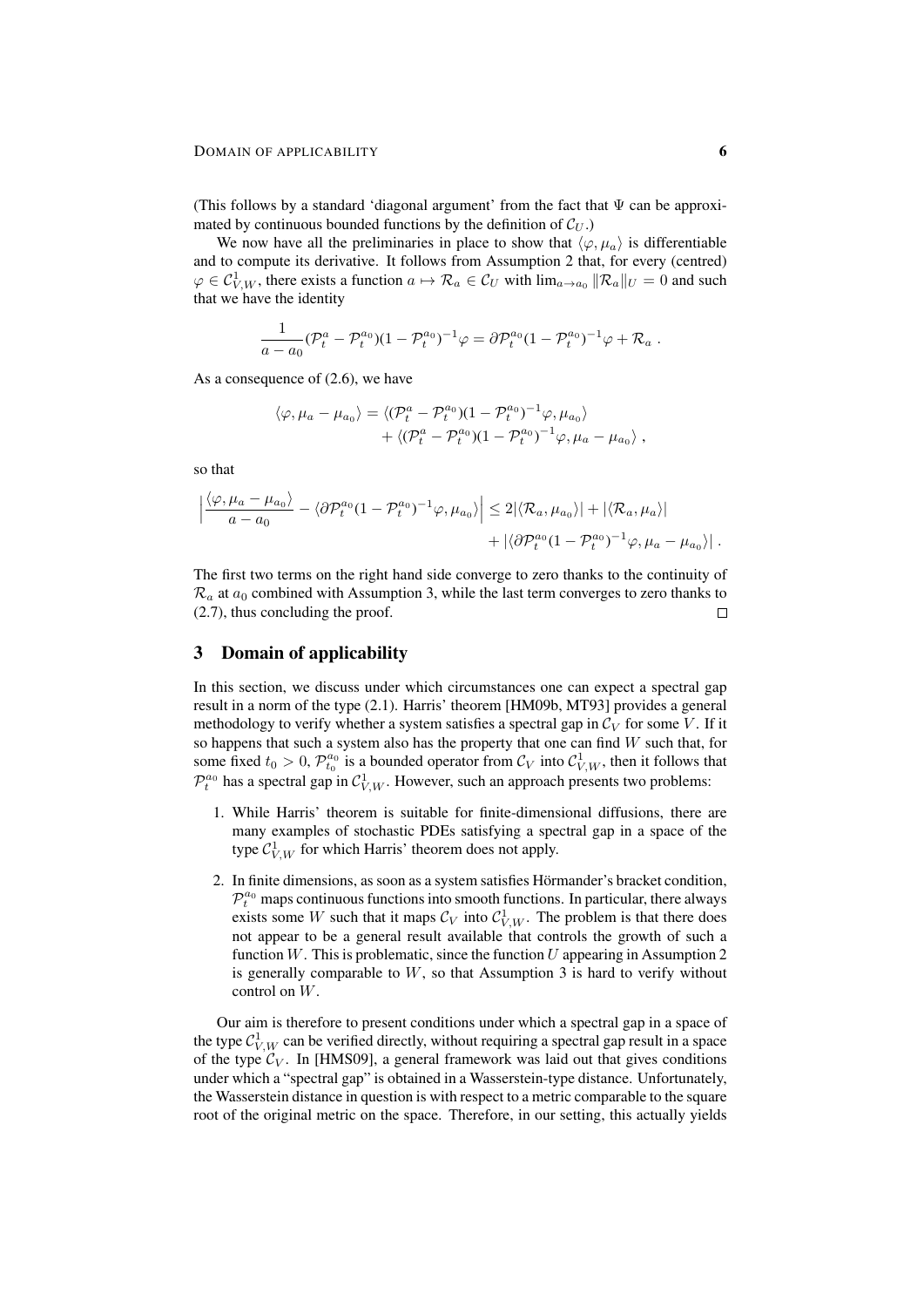a spectral gap in a space of  $\frac{1}{2}$ -Hölder continuous functions, which is useless for our purpose. On the other hand, a spectral gap in a space of the type (2.1) was obtained for the stochastic Navier-Stokes equations in [HM08].

In this section, we obtain a slightly different set of conditions under which a spectral gap in a norm of the type  $(2.1)$  can be shown for a general Markov operator  $P$  over a Banach space B. Our conditions are inspired by those in [HM08, HMS09], aiming in particular at being applicable to equations with conservative quadratic nonlinearities, as arising in applications. The main ingredient is again a gradient bound of the following type, which was shown to hold for a large class of stochastic PDEs in [HM06, HM09a]:

**Assumption 4** *There exist continuous functions*  $U_1, U_2$ :  $\mathcal{B} \to \mathbf{R}_+$  *such that, for every*  $\varepsilon > 0$  *there is a constant*  $C_{\varepsilon} > 0$  *such that the bound* 

$$
||D\mathcal{P}\varphi(x)||^2 \le \varepsilon U_1^2(x)(\mathcal{P}||D\varphi||^2)(x) + C_\varepsilon U_2^2(x)(\mathcal{P}\varphi^2)(x), \tag{3.1}
$$

*holds for every*  $x \in \mathcal{B}$  *and every*  $\varphi \in C_b^1(\mathcal{B})$ *.* 

Remark 3.1 In the case of the stochastic 2D Navier-Stokes equations, this bound can be shown to hold with  $U_1(x) = U_2(x) = \exp(\eta ||x||^2)$  for arbitrarily small  $\eta > 0$ , with x the vorticity of the vector field and ||x|| its  $L^2$ -norm.

The aim of this section is to show that if a Markov operator  $P$  satisfies Assumption 4 and has sufficiently good contraction properties, then it is possible to deduce a spectral gap in the norm  $(2.1)$  (for a suitable choice of V and W), provided that the transition probabilities satisfy a kind of topological irreducibility condition. This statement can be formulated precisely in the following way:

Theorem 3.2 *Let* P *be a Markov operator over a separable Banach space* B *mapping*  $\mathcal{C}_0^{\infty}(\mathcal{B})$  into  $\mathcal{C}_{V,W}^1$  and satisfying Assumption 4. Suppose furthermore that there exist *continuous functions*  $V, W: \mathcal{B} \to \mathbf{R}_+$  *satisfying* 

$$
U_1^2 \mathcal{P} W^2 + U_2^2 \mathcal{P} V^2 \leq C W^2 \,, \qquad \mathcal{P} V \leq \frac{1}{2} V + K \,, \tag{3.2}
$$

*for some constants* C *and* K*.*

*Finally, assume that there exists a point*  $x_* \in \mathcal{B}$  *such that, for every*  $\varepsilon > 0$  *and every*  $C > 0$  *there exists*  $\alpha > 0$  *such that* 

$$
\inf_{x \,:\, V(x) \le C} \mathcal{P}(x, B_{\varepsilon}(x_{\star})) \ge \alpha \;.
$$

*Then,*  $P$  *has exactly one invariant probability measure*  $\mu_{\star}$ *. Furthermore, there exist constants C and*  $\gamma > 0$  *such that the bound* 

$$
\|\mathcal{P}^n\varphi - \langle \varphi, \mu_\star \rangle\|_{1;V,W} \le Ce^{-\gamma n} \|\varphi - \langle \varphi, \mu_\star \rangle\|_{1;V,W},\tag{3.4}
$$

*holds for every*  $\varphi \in \mathcal{C}_{V,W}^1$ *. Finally, there exist constants*  $\delta > 0$ *,*  $\beta > 0$  *and*  $\varrho < 1$  *such that the bound*

$$
\|\mathcal{P}\varphi - \langle \varphi, \mu_\star \rangle\|_{1; 1 + \beta V, \delta^{-1} W} \le \varrho \|\varphi - \langle \varphi, \mu_\star \rangle\|_{1; 1 + \beta V, \delta^{-1} W}, \tag{3.5}
$$

holds for every  $\varphi \in \mathcal{C}^1_{V,W}.$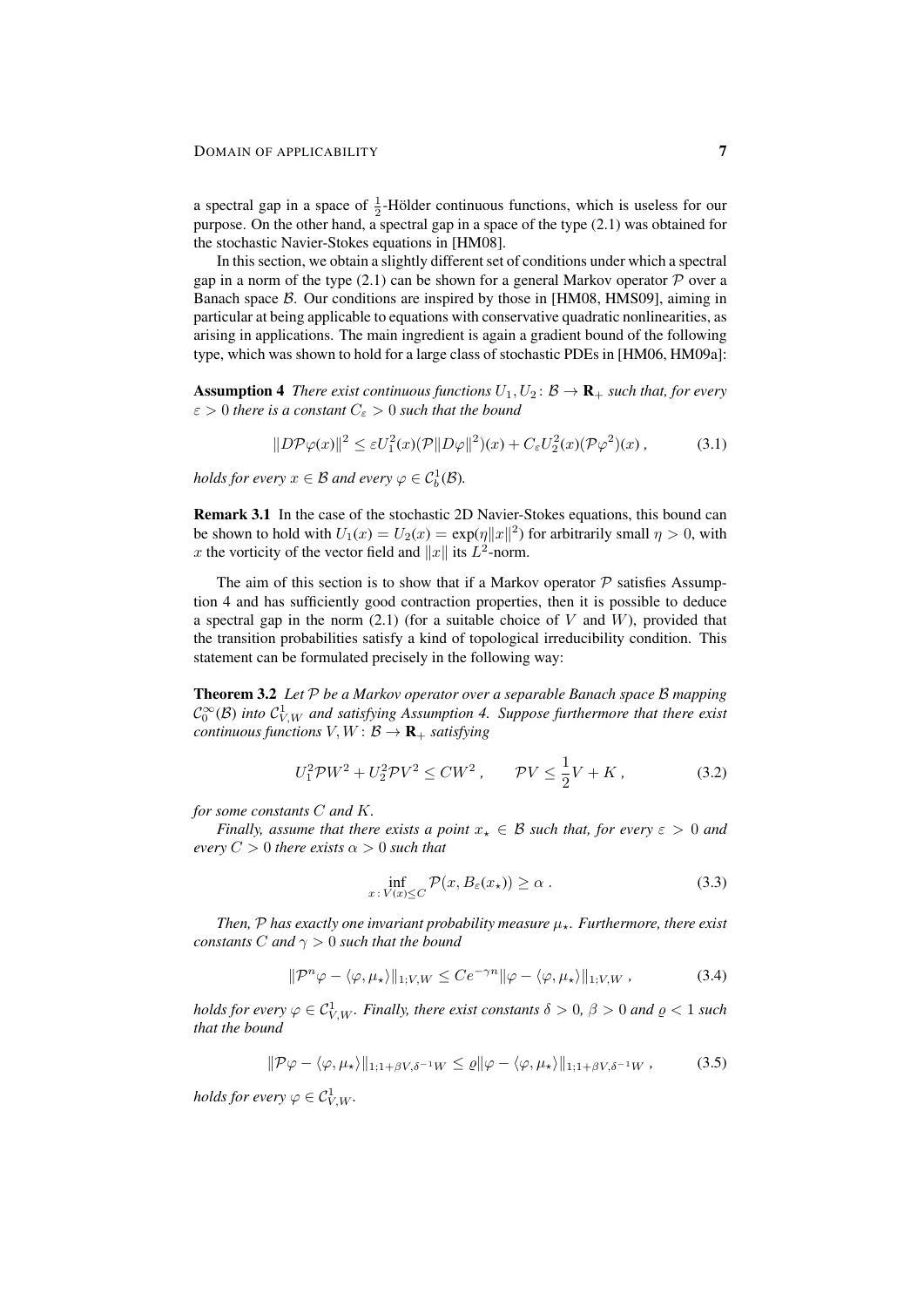Remark 3.3 It will follow from the proof that it is sufficient that the second inequality in (3.2) holds with  $\frac{1}{2}$  replaced by any other constant  $\kappa < 1$ . Furthermore, we do not need (3.3) to hold for every  $C > 0$ , but only for some  $C > K/(1 - \kappa)$ .

*Proof.* Since the norms  $\|\cdot\|_{1;1+\beta V,\delta^{-1}W}$  and  $\|\cdot\|_{1;V,W}$  are equivalent for every choice of  $\beta$ ,  $\delta$  > 0, (3.4) follows immediately from (3.5), so that it is sufficient to check (3.5).

The proof uses very similar ideas to the proofs of [HMS09, Theorem 4.7] and [HM08, Theorem 3.4]. In particular, we use the following trick. For  $\delta > 0$  and  $\beta > 0$ , we introduce the distance

$$
\hat{d}_{\beta,\delta}(x,y) = \delta^{-1} \varrho_W(x,y) \wedge (2 + \beta V(x) + \beta V(y)).
$$

This distance is of course equivalent to the distance  $d_{V,W}$  introduced in (2.2), but it turns out that allowing the freedom of choosing both  $\delta$  and  $\beta$  sufficiently small will considerably simplify the proofs. With this definition, a  $\mathcal{C}^1$  function  $\varphi$  is Lipschitz continuous with Lipschitz constant 1 with respect to  $\hat{d}_{\beta,\delta}$  if and only if

$$
||D\varphi(x)|| \le \delta^{-1}W(x), \qquad |\varphi(x)| \le 1 + \beta V(x). \tag{3.6}
$$

(For the second inequality, one might have to add a suitable constant to  $\varphi$ .) Denote by Lip<sub>δ,β</sub> the set of all such functions. As in [HMS09, HM08], we show that it is possible to choose  $\delta$  and  $\beta$  in such a way that the bound

$$
\hat{d}_{\beta,\delta}(\mathcal{P}(x,\cdot),\mathcal{P}(y,\cdot)) \le \alpha d_{\beta,\delta}(x,y) ,\qquad (3.7)
$$

holds for some  $\alpha < 1$  uniformly over all pairs  $x, y \in \mathcal{B}$ . We again show (3.7) separately in three different cases and we use separately the three ingredients of the theorem in each of these cases.

The case  $\varrho_W(x, y) \leq \delta(2 + \beta V(x) + \beta V(y))$ . In this case, we make use of the gradient bound (3.1), together with the 'super-Lyapunov' structure (3.2) to deduce that if  $\varphi$  satisfies (3.6), then for every  $\varepsilon > 0$  there exists  $C_{\varepsilon}$  such that the bound

$$
||D\mathcal{P}\varphi(x)|| \leq \varepsilon \delta^{-1}W(x) + C_{\varepsilon}W(x) ,
$$

holds uniformly for all such  $\varphi$  and for all  $\beta \leq 1$ , say. It follows that by first choosing  $\varepsilon = \frac{1}{4}$  and then choosing  $\delta$  small enough so that  $C_{\varepsilon} \le 1/(4\delta)$ , one has

$$
||D\mathcal{P}\varphi(x)|| \leq \frac{1}{2\delta}W(x) ,
$$

which immediately implies that

$$
\hat{d}_{\beta,\delta}(\mathcal{P}(x,\cdot),\mathcal{P}(y,\cdot)) \leq \sup_{\varphi \in \text{Lip}_{\delta,\beta}} |\mathcal{P}\varphi(x) - \mathcal{P}\varphi(y)|
$$
\n
$$
\leq \sup_{\varphi \in \text{Lip}_{\delta,\beta}} \inf_{\gamma} \int_0^1 ||D\mathcal{P}\varphi(\gamma(s))|| |\dot{\gamma}(s)| ds
$$
\n
$$
\leq \frac{1}{2\delta} \sup_{\varphi} \inf_{\gamma} \int_0^1 W(\gamma(s)) |\dot{\gamma}(s)| ds
$$
\n
$$
\leq \frac{1}{2\delta} \varrho_W(x,y) \leq \frac{1}{2} \hat{d}_{\beta,\delta}(x,y) ,
$$

as requested.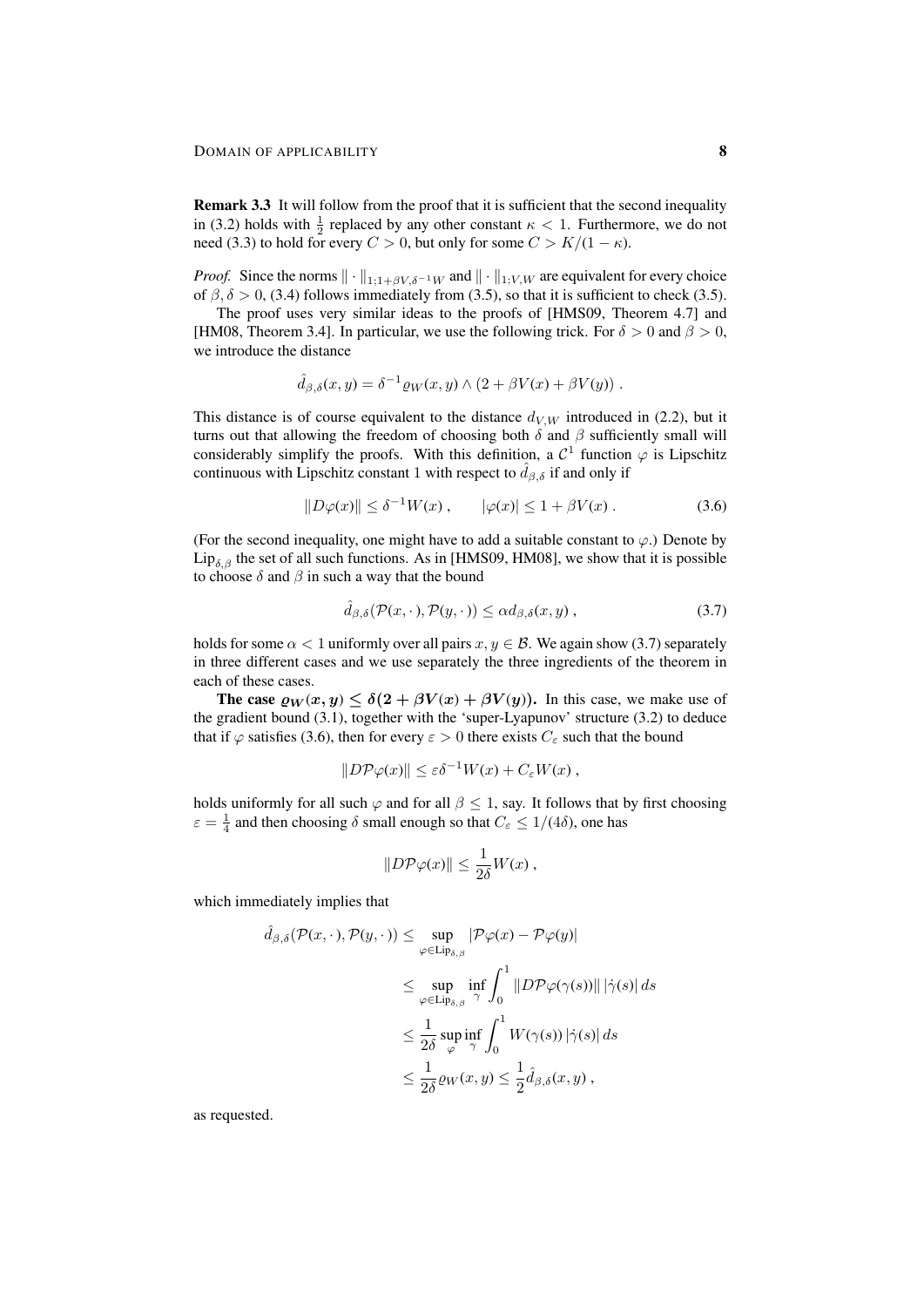The case  $\varrho_W(x, y) > \delta(2+\beta V(x)+\beta V(y))$  and  $V(x)+V(y) \geq 4(K+2)$ . In this case, we only make use of the fact that  $V$  is a Lyapunov function. We have indeed

$$
\hat{d}_{\beta,\delta}(\mathcal{P}(x,\cdot),\mathcal{P}(y,\cdot)) \leq \sup_{\varphi \in \text{Lip}_{\delta,\beta}} |\mathcal{P}\varphi(x) - \mathcal{P}\varphi(y)| \leq \sup_{\varphi \in \text{Lip}_{\delta,\beta}} (|\mathcal{P}\varphi(x)| + |\mathcal{P}\varphi(y)|)
$$
  

$$
\leq 2 + \beta \mathcal{P}V(x) + \beta \mathcal{P}V(y) \leq 2 + \frac{\beta}{2}(V(x) + V(y)) + \beta K
$$
  

$$
\leq (2 - 2\beta) + \frac{3\beta}{4}(V(x) + V(y)) \leq (1 - (\beta \wedge \frac{1}{4}))\hat{d}_{\beta,\delta}(x,y),
$$

which again yields a contraction, but with a strength that depends this time on the parameter  $\beta$ . Finally, we have

The case  $\varrho_W(x, y) > \delta(2+\beta V(x)+\beta V(y))$  and  $V(x)+V(y) < 4(K+2)$ . In this case, we make use of our final assumption, namely (3.3). At this stage we assume that  $\delta > 0$  is fixed, sufficiently small so that our first step goes through. We can then find some sufficiently small  $\varepsilon > 0$  so that  $\hat{d}_{\beta,\delta}(x_*,y) \leq \frac{1}{2}$  for all  $y \in B_{\varepsilon}(x_*)$ , uniformly over  $\beta \leq 1$ . In this case, we can decompose the Markov operator  $\mathcal P$  into a combination  $P = \alpha P_1 + (1 - \alpha)P_2$  of Markov operators such that  $P_1(x, B_\varepsilon(x_*) ) = 1$ for every x such that  $V(x) \leq 4(K + 2)$ . We conclude that

$$
\hat{d}_{\beta,\delta}(\mathcal{P}(x,\cdot),\mathcal{P}(y,\cdot)) \leq \alpha \hat{d}_{\beta,\delta}(\mathcal{P}_1(x,\cdot),\mathcal{P}_1(y,\cdot)) + (1-\alpha)\hat{d}_{\beta,\delta}(\mathcal{P}_2(x,\cdot),\mathcal{P}_2(y,\cdot))
$$
  
\n
$$
\leq \alpha + (1-\alpha)(2+\beta\mathcal{P}_2V(x)+\beta\mathcal{P}_2V(x))
$$
  
\n
$$
\leq \alpha + 2(1-\alpha) + \beta\mathcal{P}V(x) + \beta\mathcal{P}V(x)
$$
  
\n
$$
\leq 2 - \alpha + \frac{\beta}{2}(V(x) + V(y) + 2K) \leq 2 - \alpha + \beta(3K + 4).
$$

We can now choose  $\beta$  sufficiently small so that this constant is strictly smaller than 2. Since on the other hand one has  $d_{\beta,\delta}(x, y) \geq 2$ , the claim now follows.  $\Box$ 

## 4 Application to stochastic differential equations

In this section, we aim to apply the results of the previous sections to a concrete class of stochastic differential equations. In order to keep our conditions clean, we restrict ourselves to SDEs with additive noise and polynomial nonlinearities. We thus assume that for some integers  $N, M \geq 1$ , we have

$$
dx(t) = \sum_{k=0}^{N} \mathcal{N}_k(x, \dots, x) dt + \sum_{k=1}^{M} \sigma_k dw_k(t) , \qquad x(0) \in \mathbf{R}^d .
$$
 (4.1)

Here, the functions  $\mathcal{N}_k$  are symmetric multilinear maps of order k and the  $\sigma_k$  are elements of  $\mathbf{R}^d$ . We also define the function  $\mathcal{N} \colon \mathbf{R}^d \to \mathbf{R}^d$  by

$$
\mathcal{N}(x) = \sum_{k=0}^N \mathcal{N}_k(x,\ldots,x) \;,
$$

as well as the  $d \times M$  matrix  $\Sigma$  given by  $\Sigma = (\sigma_1, \dots, \sigma_M)$ .

When  $N = 2$ , equations of this type typically arise as effective dynamic for largescale structures in climate models [MAG05]. Fixing  $N$  and  $M$ , we make the following structural assumptions on the  $\mathcal{N}_k$ 's and the  $\sigma_k$ 's: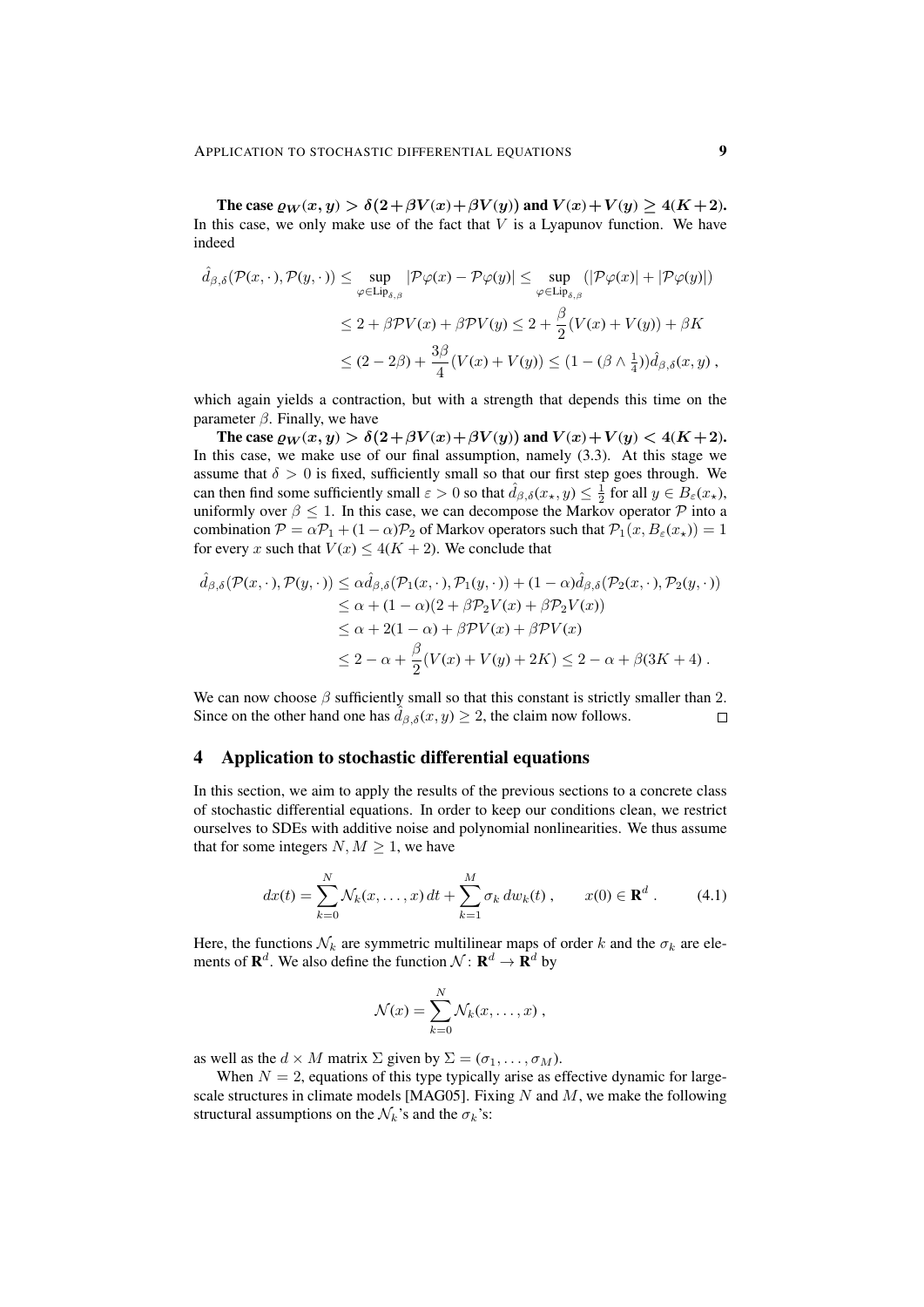Assumption 5 *There exist constants* c, C > 0 *such that the bound*

$$
\langle x, \mathcal{N}(x) \rangle \le C - c \|x\|^N, \quad \forall x \in \mathbf{R}^d \tag{4.2}
$$

*holds.*

**Remark 4.1** The bound (4.2) can hold even if the degree N of the nonlinearity is even. In this case, it implies that  $\langle x, \mathcal{N}_N(x, \dots, x) \rangle = 0$ . If N is odd, then (4.2) would actually also hold with N replaced by  $N + 1$ , but this is not important for our purpose.

**Assumption 6** Define  $A_k \subset \mathbf{R}^d$  recursively by  $A_0 = \text{span}\{\sigma_1, \dots, \sigma_M\}$  and

$$
A_{k+1} = \text{span}(A_k \cup \{ \mathcal{N}_N(y_1, \ldots, y_N) : y_j \in A_k \})
$$

*Then, one has*  $A_d = \mathbf{R}^d$ .

Assumption 7 *The control system associated to (4.1) is approximately controllable. In other words, for every initial condition*  $x_0$ *, every*  $T > 0$ *, every terminal condition*  $x_T$ , and every  $\varepsilon > 0$ , there exists a smooth control  $u \in \mathcal{C}^{\infty}([0,T], \mathbf{R}^{M})$  such that the *solution to*

$$
\dot{x}(t) = \mathcal{N}(x(t)) + \sigma u(t), \qquad x(0) = x_0,
$$

*satisfies*  $||x(T) - x_T|| \leq \varepsilon$ .

**Remark 4.2** If  $N$  is odd, then Assumption 7 is redundant since it then follows from Assumption 6, see [JK85]. However, in the more interesting case where  $N$  is even, the situation is not so easy. A number of criteria are given in [Sus87, Kaw90, MBB03], but they are all sufficient without being necessary. In the particular case of truncations of the two and three-dimensional Navier-Stokes equations where furthermore  $\Sigma$  is assumed to be diagonal in the Fourier basis, it was also shown that Assumption 7 follows from Assumption 6 [EM01, Rom04, AS05].

For given  $M, N > 0$ , let  $\mathscr J$  denote the set of  $(\mathcal N, \Sigma)$  such that Assumptions 5, 6, and 7 hold. Note that  $(\mathcal{N}, \Sigma)$  can be viewed as a vector in  $\mathbb{R}^n$  with  $n = d(M +$  $\sum_{k=0}^{N} \binom{d+k}{k}$ , so that  $\mathcal J$  is nothing but some possibly rather complicated open subset of  $\mathbf{B}^n$ . of  $\mathbb{R}^n$ . With these assumptions in hand, we have the following result, which follows immediately from [DPZ96, MT93]:

**Theorem 4.3** *For every*  $(N, \Sigma) \in \mathcal{J}$ , the system (4.1) possesses a unique invariant *probability measure*  $\mu_{(\mathcal{N}, \Sigma)}$ *.* 

*Proof.* The existence of an invariant measure follows from Assumption 5 by Krylov-Bogoliubov. The uniqueness is then a consequence of the strong Feller property (which follows from Assumption 6) and the topological irreducibility (which follows from Assumption 7) of the associated Markov semigroup.  $\Box$ 

The aim of this section is to prove the following result:

**Theorem 4.4** Fix  $M, N \geq 1$  and let  $\varphi : \mathbf{R}^d \to \mathbf{R}$  be a  $\mathcal{C}^1$  function such that

$$
\sup_{x\in\mathbf{R}^d} (|\varphi(x)| + \|D\varphi(x)\|)e^{-\delta\|x\|^2} < \infty,
$$

*for every*  $\delta > 0$ . Then, the map  $(\mathcal{N}, \Sigma) \mapsto \int_{\mathbf{R}^d} \varphi(x) \mu_{(\mathcal{N}, \Sigma)}(dx)$  *is*  $\mathcal{C}^1$  *on*  $\mathcal{J}$  *and its derivative is given by the formula (2.4).*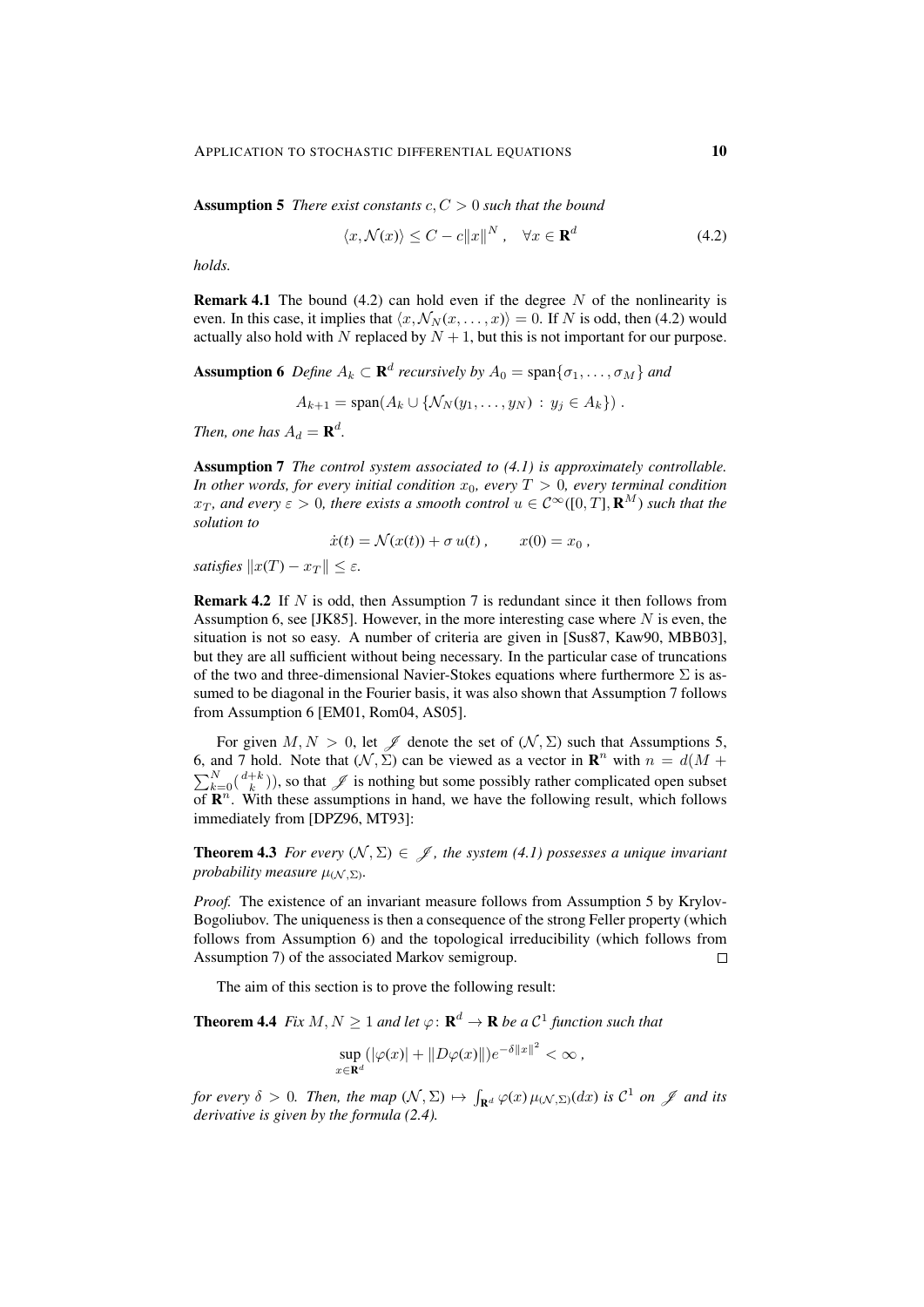Before we turn to the proof of Theorem 4.4, we start by providing the *a priori* bounds on the solutions to (4.1) required for our analysis. For this, we first introduce the Jacobian process of (4.1), which is the  $d \times d$  matrix-valued two-parameter process  $J_{s,t}$  given by the solution to the following random ODE:

$$
\frac{dJ_{s,t}}{dt} = D\mathcal{N}(x)J_{s,t} , \qquad J_{s,s} = \text{Id} . \tag{4.3}
$$

We also introduce the second variation process  $J_{s,t}^{(2)}$  which is a bilinear map-valued process given by

$$
\frac{dJ_{s,t}^{(2)}(\xi,\zeta)}{dt} = D\mathcal{N}(x)J_{s,t}^{(2)}(\xi,\zeta) + D^2\mathcal{N}(x)(J_{s,t}\xi,J_{s,t}\zeta) , \qquad J_{s,s}^{(2)} = 0 ,
$$

for every  $\xi$  and  $\zeta$  in  $\mathbf{R}^d$ . We then have the following:

**Proposition 4.5** *Let*  $(N, \Sigma)$  *be such that Assumption 5 holds. Then, there exist strictly positive constants* η*,* ν *and* C *and, for every* ε > 0 *and* p > 0 *there exists a constant* Cp,ε *such that the bounds*

$$
\mathbf{E} \exp\left(\eta \|x(t)\|^2 + \eta \int_0^t \|x(s)\|^N \, ds\right) \le C \exp(\eta e^{-\nu t} \|x(0)\|^2) \,,\tag{4.4}
$$

$$
\mathbf{E}(\|J_{s,t}\|^p + \|J_{s,t}^{(2)}\|^p) \le C_{p,\varepsilon} \exp(\varepsilon \|x(0)\|^2) ,\qquad (4.5)
$$

*hold for every initial condition*  $x(0) \in \mathbf{R}^d$ , and for every  $s, t \in [0, 1]$ .

*Proof.* Applying Itô's formula to the function  $x \mapsto ||x||^2$ , it follows from our assumption that

$$
\frac{1}{2}d||x(t)||^{2} \leq -c||x||^{N} dt + C dt + \sum_{k=1}^{M} \langle x(t), \sigma_{k} \rangle dw_{k}(t),
$$

for a possibly different constant  $C$ . Note that this inequality should really be interpreted in integral form. The bound (4.4) then follows from the version of the exponential martingale inequality given in [HM08, Lemma 5.1].

In order to obtain the bound  $(4.5)$ , note that it follows from  $(4.3)$  that there exists a constant C such that

$$
||J_{s,t}||^p \le \exp\Big(pC\int_s^t (1+||x(r)||^{N-1})\,dr\Big).
$$

The requested bound now follows immediately from (4.4), noting that for every  $\delta > 0$ there exists a constant  $\tilde{C}_{p,\delta}$  such that the inequality

$$
pC(1 + ||x||^{N-1}) \le \delta ||x||^N + \tilde{C}_{p,\delta}
$$
,

holds for every  $x \in \mathbf{R}^d$ .

The main ingredient for all probabilistic proofs of regularising properties for SDEs is the *Malliavin matrix* of the process. This is the  $\mathbf{R}^{d \times d}$ -valued matrix  $\mathcal{M}_t$  defined by

$$
\mathcal{M}_t = \int_0^t J_{s,t} \Sigma \Sigma^* J_{s,t}^* ds,
$$

where  $J_{s,t}$  is the Jacobian of the flow as above and  $\Sigma$  is the noise matrix defined at the start of this section. Note that  $\mathcal{M}_t$  is a random object which furthermore depends on the initial condition  $x_0$  of (4.1). We have the following *a priori* bound:

 $\Box$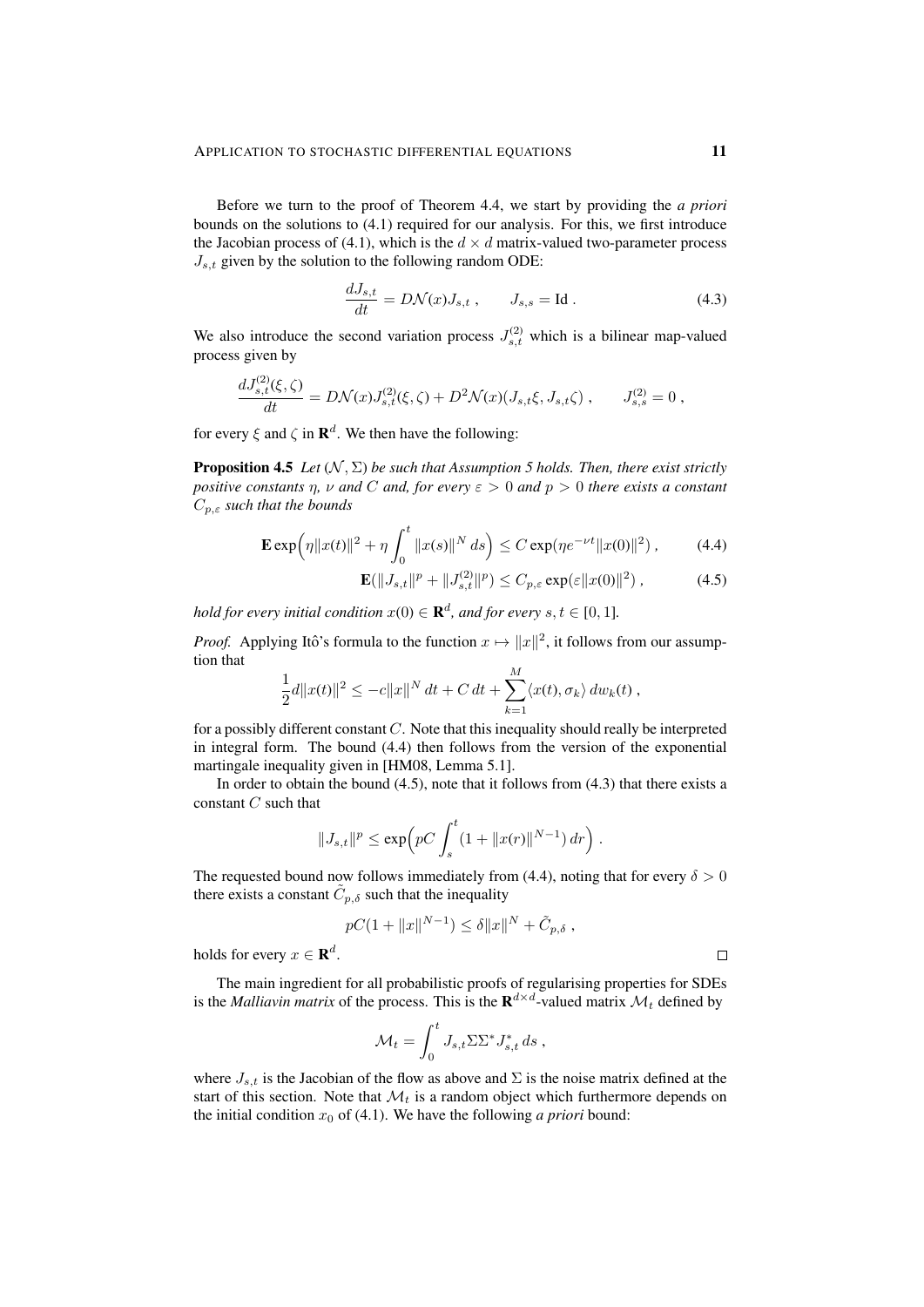**Proposition 4.6** *Let*  $(N, \Sigma)$  *be such that Assumptions 5 and 6 hold. Then, for every*  $t > 0$ , every  $\delta > 0$ , and every  $p \ge 1$  there exists a constant  $C > 0$  such that the bound

$$
\mathbf{E} \|\mathcal{M}_t^{-\frac{1}{2}}\|^p \leq C \exp(\delta \|x_0\|^2) ,
$$

*holds for every*  $x_0 \in \mathbf{R}^d$ .

*Proof.* This is an immediate consequence of [HM09a, Thm 6.7]. The assumptions of that theorem are satisfied by Proposition 4.5 if we choose  $\psi_0(x) = \exp(\eta ||x||^2)$  for a sufficiently small constant  $\eta > 0$ .  $\Box$ 

As a consequence of Proposition 4.6, we obtain the following gradient bound for the Markov semigroup  $P_t$  generated by solutions to (4.1):

**Proposition 4.7** *Let*  $(N, \Sigma)$  *be such that Assumptions 5 and 6 hold. Then, for every*  $t > 0$  and every  $\eta > 0$  there exists constant C such that the bound

$$
||D\mathcal{P}_t\varphi(x)||^2 \leq C \exp(\eta ||x||^2) (\mathcal{P}_t\varphi^2)(x) ,
$$

*holds for every*  $x \in \mathbf{R}^d$  and every  $\varphi \in C_b^1(\mathbf{R}^d)$ .

*Proof.* The proof is almost identical to that of [HM09a, Thm 5.4], which is in turn largely inspired by that of [Nor86, Thm 3.2]. We therefore only give a sketch of the proof and refer to [Nor86, HM09a, Nua06] for details. Let  $\xi \in \mathbb{R}^d$  be an arbitrary deterministic vector with  $\|\xi\| = 1$  and fix a terminal time  $t > 0$ . We then define the **R**<sup>M</sup>-valued stochastic process  $h_{\xi}$  by

$$
h_{\xi}(s) = \Sigma^* J_{s,t}^* \mathcal{M}_t^{-1} J_{0,t} \xi.
$$

Note that t is a *fixed* terminal time, so that  $h_{\xi}$  is a stochastic process which is not adapted to the filtration generated by the Wiener processes driving (4.1). With this notation at hand, it follows from the integration by parts formula on Wiener space [Nua06] that one has the identity

$$
\langle D\mathcal{P}_t\varphi(x),\xi\rangle = \mathbf{E}\Big(\varphi(x_t)\int_0^t h_{\xi}(s)\,dW(s)\Big)\,,
$$

where the stochastic integral should be interpreted as a Skorokhod integral [Nua06]. It then follows from the generalised Itô isometry [Nua06] that

$$
\langle D\mathcal{P}_t\varphi(x),\xi\rangle^2 \leq (\mathcal{P}_t\varphi^2)(x)\mathbf{E}\Big(\int_0^t \|h_{\xi}(s)\|^2 ds + \int_0^t \|\mathscr{D}_r h_{\xi}(s)\|^2 ds dr\Big) ,
$$

where  $\mathcal{D}_r F$  denotes the Malliavin derivative at time r of the random variable F. It follows from the chain rule that one has the identity

$$
\mathcal{D}_{r}h_{\xi}(s) = \Sigma^{*} \mathcal{D}_{r} J_{s,t}^{*} \mathcal{M}_{t}^{-1} J_{0,t} \xi + \Sigma^{*} J_{s,t}^{*} \mathcal{M}_{t}^{-1} \mathcal{D}_{r} J_{0,t} \xi - \int_{0}^{t} \Sigma^{*} J_{s,t}^{*} \mathcal{M}_{t}^{-1} (\mathcal{D}_{r} J_{u,t} \Sigma \Sigma^{*} J_{u,t}^{*} + J_{u,t} \Sigma \Sigma^{*} \mathcal{D}_{r} J_{u,t}^{*}) \mathcal{M}_{t}^{-1} J_{0,t} \xi du.
$$

Note now that the Malliavin derivative of the Jacobian  $J_{s,t}$  is given by

$$
\mathscr{D}_r J_{s,t} \xi = \begin{cases} 0 & \text{if } r \geq t, \\ J_{s,t}^{(2)}(J_{r,s} \Sigma, \xi) & \text{if } r \leq s, \\ J_{r,t}^{(2)}(\Sigma, J_{s,r} \xi) & \text{otherwise.} \end{cases}
$$

Collecting all of these identities, it then follows immediately from the a priori bounds of Proposition 4.5 that the requested bound holds. $\Box$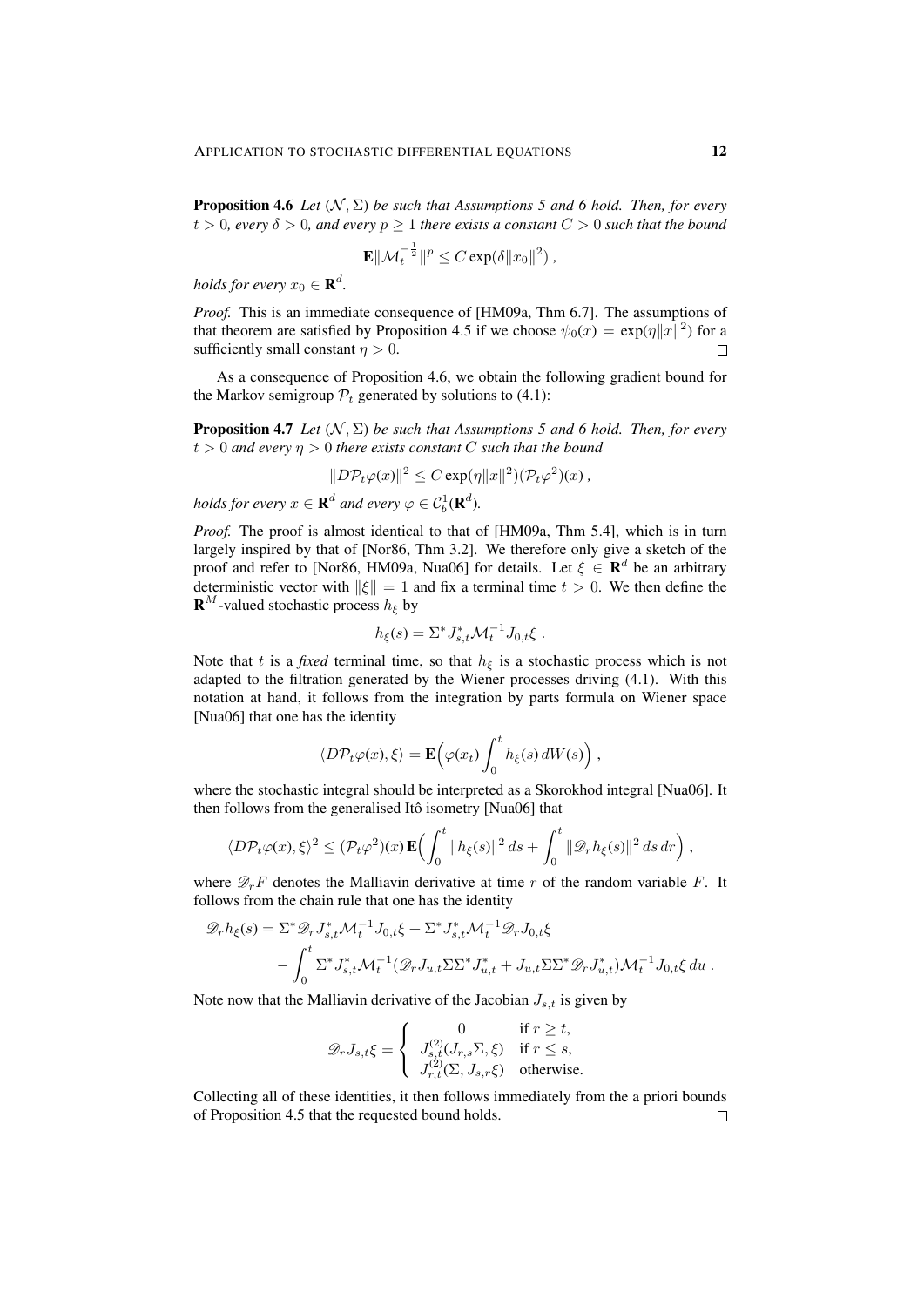With all of these preliminary results at hand, we can now proceed to the proof of Theorem 4.4:

*Proof of Theorem 4.4.* As a first step, we show that the assumptions of Theorem 3.2 hold. It follows from Proposition 4.7 that Assumption 4 is satisfied with  $U_1(x) = 0$ and  $U_2(x) = \exp(\delta ||x||^2)$  for arbitrary choice of  $\delta > 0$ . In view of Proposition 4.5, it is therefore natural to choose  $V(x) = W(x) = \exp(\eta ||x||^2)$  for some sufficiently small value of  $\eta > 0$ . It is possible to first choose  $\eta$  small enough so that the bounds in Proposition 4.5 hold and then  $\delta$  small enough so that the bounds (3.2) hold.

We now want to show that (3.3) holds as well. It follows from Assumption 7 combined with the support theorem [SV79] that  $\mathcal{P}_t(x, B_\varepsilon(y)) > 0$  for every  $x, y \in \mathbf{R}^d$ ,  $t > 0$  and  $\varepsilon > 0$ . Since furthermore the Markov semigroup  $\mathcal{P}_t$  is Feller and the level sets of V are compact, (3.3) follows at once. We thus conclude that, for every  $t > 0$ , the assumptions of Theorem 3.2 hold, so that the semigroup  $P_t$  possesses a spectral gap in the space  $C_{V,V}^1$  for sufficiently small values  $\eta > 0$ .

We now show that Theorem 2.3 can be applied to our situation, if we choose  $a$  to be any of the components of either  $\mathcal N$  or  $\Sigma$ . First of all, it follows from our previous discussion that Assumption 1 is satisfied for every  $t > 0$ , provided that we choose  $V(x) = 1 + \beta \exp(\eta ||x||^2)$  and  $W(x) = \delta^{-1} \exp(\eta ||x||^2)$  for sufficiently small values β, δ, and η (possibly depending on the value of t). Furthermore, if we set  $U(x) =$  $2 \exp(\eta' ||x||^2)$  for some sufficiently small value  $\eta' > \eta$ , then it follows from (4.4) that Assumption 3 is also satisfied. It therefore suffices to check that Assumption 2 is also satisfied.

Denote by  $\Phi_t(x, \mathcal{N}, \Sigma)$  the solution to (4.1) with initial condition x and parameters  $\mathcal N$  and Σ. By considering  $\mathcal N$  and Σ as additional dynamical variables that follow the evolution equations  $\dot{\mathcal{N}} = 0$ ,  $\dot{\Sigma} = 0$ , it follows from [Kun90, CE83] that on  $\mathbf{R}^d \times \mathcal{J}$ ,  $\Phi_t$  is a  $C^{\infty}$  map of all of its arguments. Furthermore, it follows from the variation of constants formula that its derivative with respect to  $\mathcal N$  and  $\Sigma$  in arbitrary directions  $\delta \mathcal N$ and  $\delta \Sigma$  is given by

$$
\langle D_{\mathcal{N}} \Phi_t, \delta \mathcal{N} \rangle = \int_0^t J_{s,t} \delta \mathcal{N}(x_s) \, ds \;, \quad \langle D_{\Sigma} \Phi_t, \delta \Sigma \rangle = \int_0^t J_{s,t} \delta \Sigma \, dW(s) \; .
$$

Combining this with the bounds from Proposition 4.5, it follows at once that Assumption 2 is satisfied with

$$
V(x) = 1 + \beta e^{\eta ||x||^2}, \quad W(x) = \delta^{-1} e^{\eta ||x||^2}, \quad U(x) = V(x) + e^{2\eta ||x||^2}
$$

provided that  $\beta$ ,  $\delta$ , and  $\eta$  are sufficiently small. This allows us to apply Theorem 2.3, thus concluding the proof.  $\Box$ 

### References

- [AGY06] A. AVILA, S. GOUËZEL, and J.-C. YOCCOZ. Exponential mixing for the Te*ichmüller flow. Publ. Math. Inst. Hautes Études Sci.* **104**, (2006), 143–211.
- [AM07] R. V. ABRAMOV and A. J. MAJDA. Blended response algorithms for linear fluctuation-dissipation for complex nonlinear dynamical systems. *Nonlinearity* 20, no. 12, (2007), 2793–2821.
- [AM08] R. V. ABRAMOV and A. J. MAJDA. New approximations and tests of linear fluctuation-response for chaotic nonlinear forced-dissipative dynamical systems. *J. Nonlinear Sci.* 18, no. 3, (2008), 303–341.

,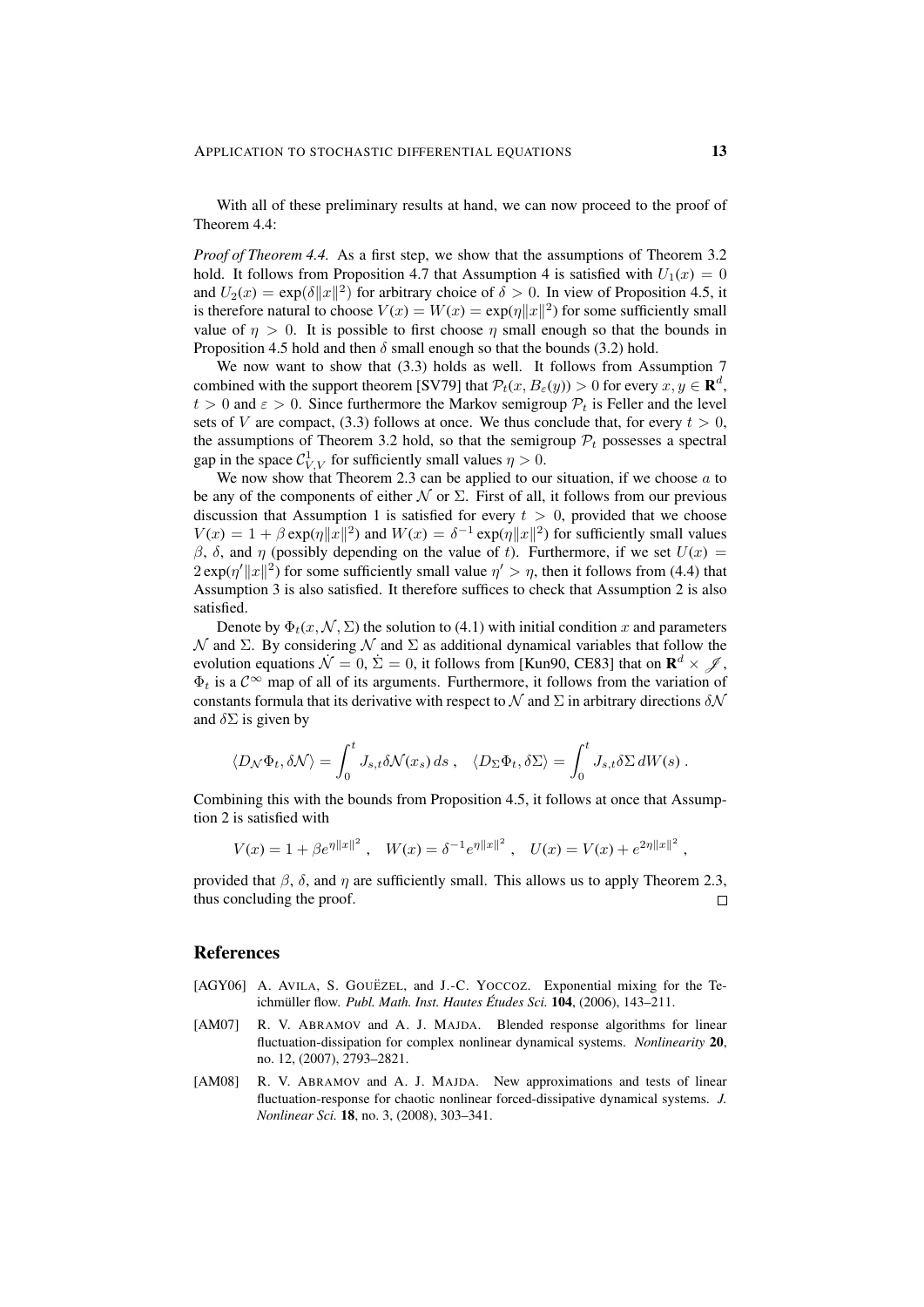- [AM09] R. V. ABRAMOV and A. J. MAJDA. A new algorithm for low frequency climate response. *J. Atmos. Sci.* 66, no. 2, (2009), 286–309.
- [AS05] A. A. AGRACHEV and A. V. SARYCHEV. Navier-Stokes equations: controllability by means of low modes forcing. *J. Math. Fluid Mech.* 7, no. 1, (2005), 108–152.
- [Bal97] R. BALESCU. *Statistical Dynamics: Matter Out of Equilibrium*. Imperial College Press, London, 1997.
- [Bal08] V. BALADI. Linear response despite critical points. *Nonlinearity* 21, no. 6, (2008), T81–T90.
- [BL07] O. BUTTERLEY and C. LIVERANI. Smooth Anosov flows: correlation spectra and stability. *J. Mod. Dyn.* 1, no. 2, (2007), 301–322.
- [BS08] V. BALADI and D. SMANIA. Linear response formula for piecewise expanding unimodal maps. *Nonlinearity* 21, no. 4, (2008), 677–711.
- [BY93] V. BALADI and L.-S. YOUNG. On the spectra of randomly perturbed expanding maps. *Comm. Math. Phys.* 156, no. 2, (1993), 355–385.
- [CE83] A. P. CARVERHILL and K. D. ELWORTHY. Flows of stochastic dynamical systems: the functional analytic approach. *Z. Wahrsch. Verw. Gebiete* 65, no. 2, (1983), 245– 267.
- [Dol04] D. DOLGOPYAT. On differentiability of SRB states for partially hyperbolic systems. *Invent. Math.* 155, no. 2, (2004), 389–449.
- [DPZ96] G. DA PRATO and J. ZABCZYK. *Ergodicity for infinite-dimensional systems*, vol. 229 of *London Mathematical Society Lecture Note Series*. Cambridge University Press, Cambridge, 1996.
- [EM01] W. E and J. C. MATTINGLY. Ergodicity for the Navier-Stokes equation with degenerate random forcing: finite-dimensional approximation. *Comm. Pure Appl. Math.* 54, no. 11, (2001), 1386–1402.
- [GB07] A. GRITSUN and G. BRANSTATOR. Climate response using a three-dimensional operator based on the fluctuation-dissipation theorem. *J. Atmos. Sci.* 64, no. 7, (2007), 2558–2575.
- [GBD02] A. S. GRITSOUN, G. BRANSTATOR, and V. P. DYMNIKOV. Construction of the linear response operator of an atmospheric general circulation model to small external forcing. *Russian J. Numer. Anal. Math. Modelling* 17, no. 5, (2002), 399–416.
- [GBM08] A. GRITSUN, G. BRANSTATOR, and A. MAJDA. Climate response of linear and quadratic functionals using the fluctuation-dissipation theorem. *J. Atmos. Sci.* 65, no. 9, (2008), 2824–2841.
- [GD99] A. GRITSUN and V. DYMNIKOV. Barotropic atmosphere response to small external actions: Theory and numerical experiments. *Izv. Akad. Nauk. Fiz. Atmos. Okean. Biol.* 35, no. 5, (1999), 565–581.
- [GL06] S. GOUËZEL and C. LIVERANI. Banach spaces adapted to Anosov systems. *Ergodic Theory Dynam. Systems* 26, no. 1, (2006), 189–217.
- [GL08] S. GOUËZEL and C. LIVERANI. Compact locally maximal hyperbolic sets for smooth maps: fine statistical properties. *J. Differential Geom.* 79, no. 3, (2008), 433–477.
- [HM06] M. HAIRER and J. C. MATTINGLY. Ergodicity of the 2D Navier-Stokes equations with degenerate stochastic forcing. *Ann. of Math. (2)* 164, no. 3, (2006), 993–1032.
- [HM08] M. HAIRER and J. C. MATTINGLY. Spectral gaps in Wasserstein distances and the 2D stochastic Navier-Stokes equations. *Ann. Probab.* 36, no. 6, (2008), 2050–2091.
- [HM09a] M. HAIRER and J. C. MATTINGLY. A theory of hypoellipticity and unique ergodicity for semilinear stochastic PDEs, 2009. Preprint.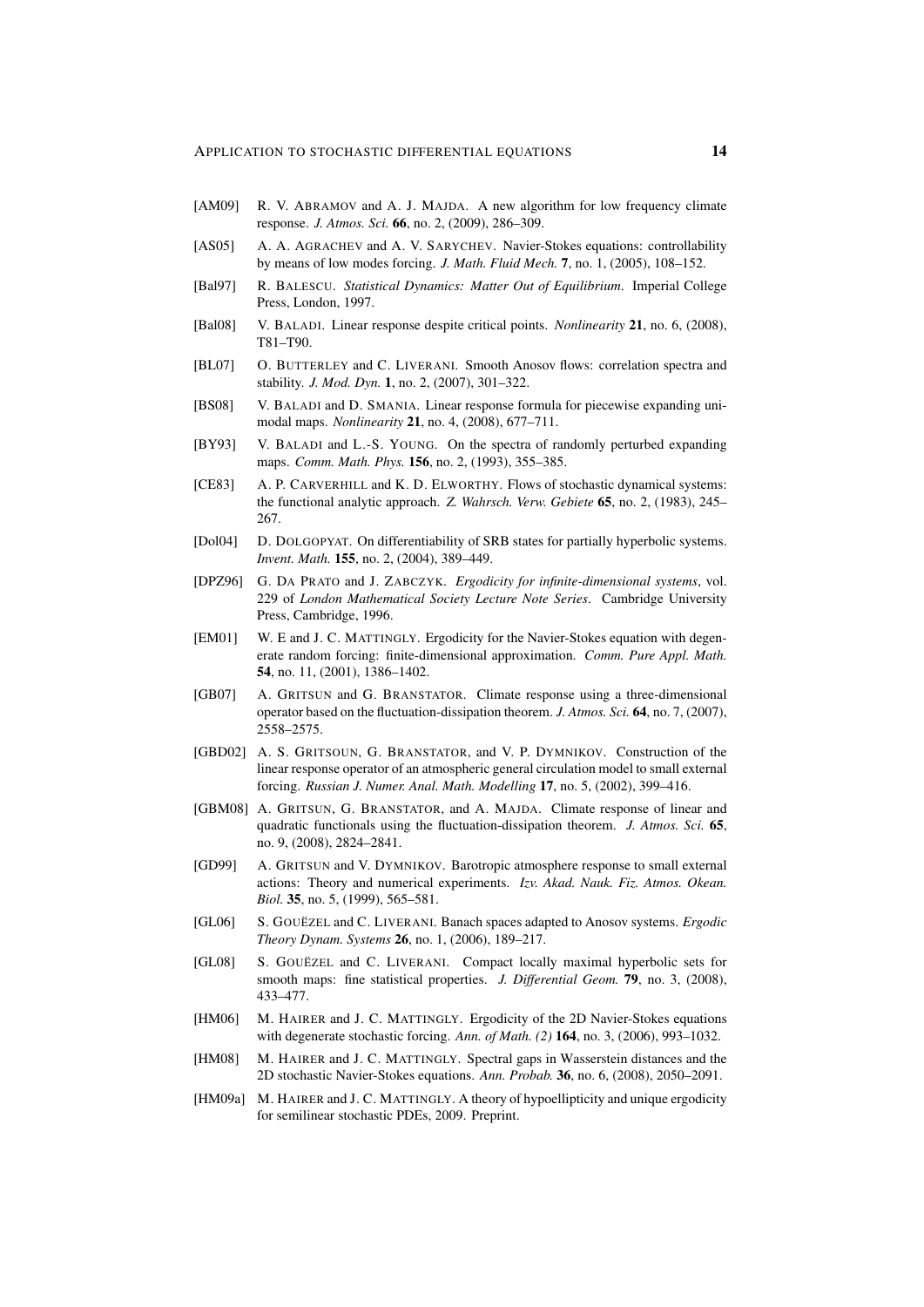- [HM09b] M. HAIRER and J. C. MATTINGLY. Yet another look at Harris' ergodic theorem for Markov chains, 2009. Preprint.
- [HMS09] M. HAIRER, J. C. MATTINGLY, and M. SCHEUTZOW. Asymptotic coupling and a weak form of Harris' theorem with applications to stochastic delay equations, 2009. Prob. Theo. Rel. Fields, to appear.
- [JK85] V. JURDJEVIC and I. KUPKA. Polynomial control systems. *Math. Ann.* 272, no. 3, (1985), 361–368.
- [Kat76] T. KATO. *Perturbation theory for linear operators*. Springer-Verlag, Berlin, second ed., 1976. Grundlehren der Mathematischen Wissenschaften, Band 132.
- [Kaw90] M. KAWSKI. High-order small-time local controllability. In *Nonlinear controllability and optimal control*, vol. 133 of *Monogr. Textbooks Pure Appl. Math.*, 431–467. Dekker, New York, 1990.
- [KL99] G. KELLER and C. LIVERANI. Stability of the spectrum for transfer operators. *Ann. Scuola Norm. Sup. Pisa Cl. Sci. (4)* 28, no. 1, (1999), 141–152.
- [KTH85] R. KUBO, M. TODA, and N. HASHITSUME. *Statistical physics. II*, vol. 31 of *Springer Series in Solid-State Sciences*. Springer-Verlag, Berlin, 1985. Nonequilibrium statistical mechanics, Translated from the Japanese by the authors and Nobuhiko Saitô.
- [Kun90] H. KUNITA. *Stochastic flows and stochastic differential equations*, vol. 24 of *Cambridge Studies in Advanced Mathematics*. Cambridge University Press, Cambridge, 1990.
- [Lei75] C. LEITH. Climate response and fluctuation dissipation. *J. Atmos. Sci.* 32, no. 20, (1975), 2022–2026.
- [MAG05] A. J. MAJDA, R. V. ABRAMOV, and M. J. GROTE. *Information theory and stochastics for multiscale nonlinear systems*, vol. 25 of *CRM Monograph Series*. American Mathematical Society, Providence, RI, 2005.
- [MAG10] A. J. MAJDA, R. ABRAMOV, and B. GERSHGORIN. High skill in low-frequency climate response through fluctuation dissipation theorems despite structural instability. *Proc. Nat. Ac. Sci.* 107, no. 2, (2010), 581–586.
- [MBB03] J. MELODY, T. BAŞAR, and F. BULLO. On nonlinear controllability of homogeneous systems linear in control. *IEEE Trans. Automat. Control* 48, no. 1, (2003), 139–143.
- [MFK08] A. J. MAJDA, C. FRANZKE, and B. KHOUIDER. An applied mathematics perspective on stochastic modelling for climate. *Philos. Trans. R. Soc. Lond. Ser. A Math. Phys. Eng. Sci.* 366, no. 1875, (2008), 2429–2455.
- [MGY10] A. MAJDA, B. GERSHGORIN, and Y. YUAN. Low frequency climate response and fluctuation-dissipation theorems: Theory and practice, 2010. Comm. Math. Sci., in press.
- [MT93] S. P. MEYN and R. L. TWEEDIE. *Markov chains and stochastic stability*. Communications and Control Engineering Series. Springer-Verlag London Ltd., London, 1993.
- [MW10] A. MAJDA and X. WANG. Linear response theory for statistical ensembles in complex systems with time periodic forcing. *Comm. Math. Sci.* 8, no. 1, (2010), 142–172.
- [Nor86] J. NORRIS. Simplified Malliavin calculus. In *Séminaire de Probabilités, XX*, *1984/85*, vol. 1204 of *Lecture Notes in Math.*, 101–130. Springer, Berlin, 1986.
- [Nua06] D. NUALART. *The Malliavin calculus and related topics*. Probability and its Applications (New York). Springer-Verlag, Berlin, second ed., 2006.
- [Pal01] T. PALMER. A nonlinear dynamical perspective on model error: A proposal for nonlocal stochastic-dynamic parametrization in weather and climate prediction models. *Q. J. R. Meteorol. Soc.* 127, no. 572, Part B, (2001), 279–304.